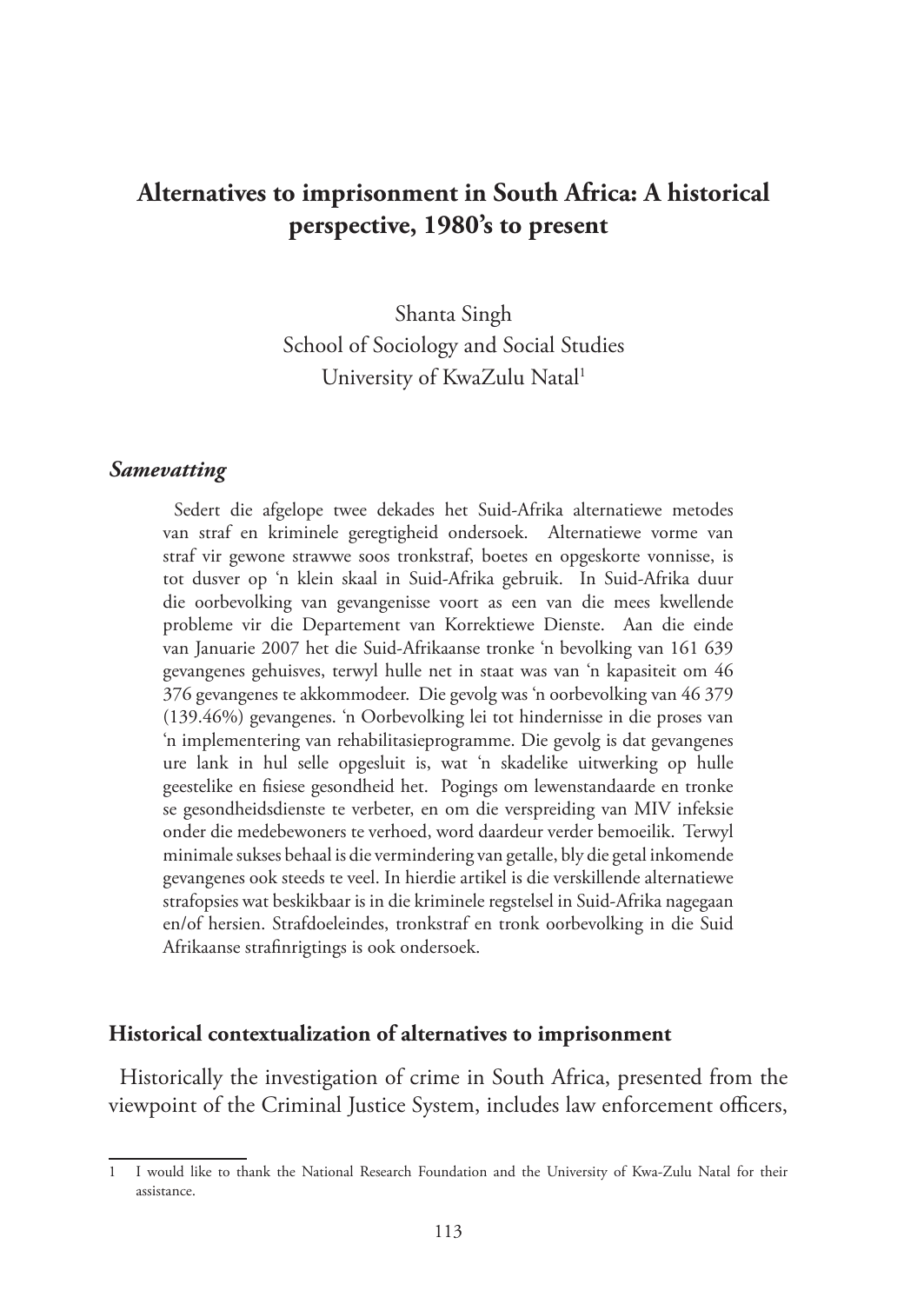the court system, the prison system and a variety of other organizations that deal with a range of issues from social justice concerns to rehabilitation. While the words' "crimes" and "criminal" spontaneously conjures up images of behaviour that is injurious and unlawful, they are however subjective concepts that must take into account historical processes and contemporary realities. Legislative apparatuses have varied and undergone significant changes over centuries and often reflect the interests of controlling elite's at particular historical junctures. As political formations undergo adaptation and transformation under ever-changing global movements, laws on crime, criminal behaviour and punishment are equally subject to redefinition and change.

In South Africa severe overcrowding of prisons continues to be one of the most vexing concerns to the Department of Correctional Services. Since the early part of the past two decades, South Africa has been investigating alternative methods of punishment and criminal justice. Like many other countries in the world, (such as the United Kingdom and America), South Africa is faced with an ever-increasing number of offenders being held in overcrowded prisons.<sup>2</sup> At the end of January 2007 South African prisons had an in custody population of 161 639 with a capacity to accommodate 115 266 prisoners. This resulted in an overpopulation of 46 379 (139.46%) inmates. Overcrowding presents barriers to implementing rehabilitation programmes. The consequences are too many hours locked up in their cells, with harmful impact on inmates' mental and physical health. It is detrimental to efforts to improve prison living standards and prison health care services and to preventing the spread of HIV infection among inmates. While minimal success has been achieved in alleviating overcrowding, the number of incoming prisoners continues without respite. In 2007/2008, the prison population is projected to be 200 000 inmates.3 Despite the building of new prisons and renovations of existing prisons, overcrowding continues to place a heavy burden on prison infrastructure and the capacity of prison managers.

In Kwa-Zulu Natal, during February 2006, prisons had a capacity to accommodate 19 854 prisoners but in reality there was an in custody total

<sup>2</sup> A Dissel, "The passing out parade: Demilitarisation of the Correctional Services", 1997 (available at: http:// www.sur.org.za/papers/paparade.htm, as researched on 6 April 2004), p. 1.

<sup>3</sup> W Roelf, "There are people here: South African prisoners" (available at.http://prisonersoverseas.com/, 3 January 2006 (as researched on 15 August 2006), p. 5.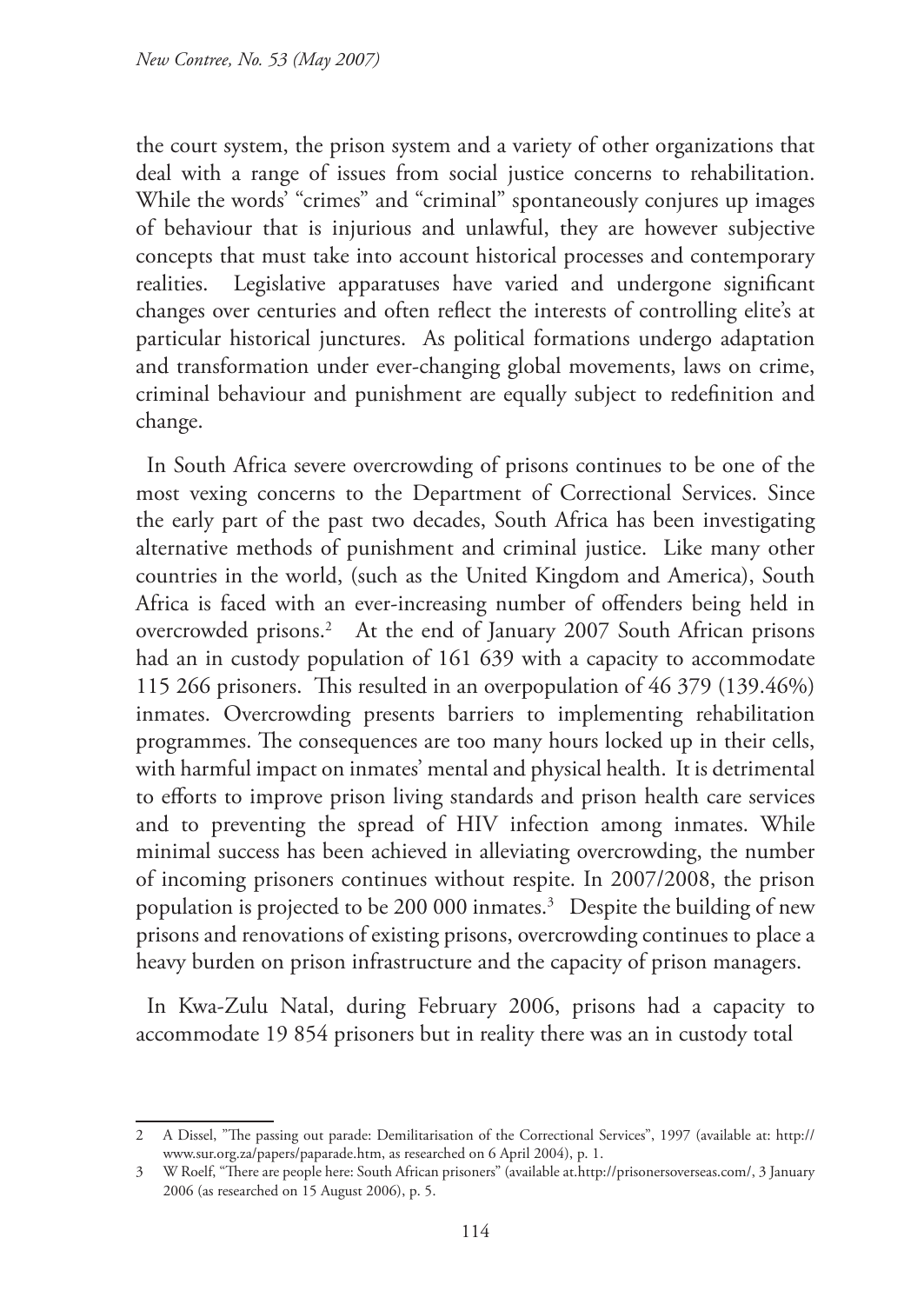of 26 359, which resulted in an overpopulation of 6 505 inmates.<sup>4</sup> The present penal system with its horrendous prison population is not conducive to the improvement of the offender. Alternatives to imprisonment are constantly being sought of which the wider use of community-orientated punishments is just one example. The debate about alternatives to prison is a familiar one. The lack of sufficient alternatives to imprisonment manifests itself in overpopulation of prisons with negative implications, which results in:5

- Mass handling of individual needs;
- A reduction in rehabilitation programmes;
- The earlier release of criminal elements:
- Pressure on the Treasury for the supplementation and extension of personnel;
- An increase in capital expenditure for the creation of prison accommodation to eliminate backlogs;
- Negative behavioural patterns in prisons; and
- An increasing burden on the Treasury for the support of the families and dependants of prisoners.

Many South African prisons are currently encroaching on fundamental rights of prisoners through overcrowding. From the increase of prison statistics over the past decade, the use of imprisonment has had little impact in terms of reducing or controlling crime. As opposed to imprisonment, community-based corrections, under which a person resides in his own community and maintains normal social relationships while under the control and guidance of a probation officer, has access to rehabilitative resources and services is considered a more efficient, economic, and humane move towards the treatment of the offender. Alternative methods of justice, for example, compensation and restitution, have been attempted through the formal justice system. However, new systems are being developed which aim to keep offenders out of the criminal justice system, looking instead to the community to resolve the problems.<sup>6</sup>

Innovative programs utilising community approaches to corrections as alternatives to incarceration and as a means of facilitating reintegration of

<sup>4</sup> Department of Correctional Services, Statistics on Prison Population, 2006 (available at http://www.dcs.pwv. gov.za as researched on 20 July 2006), p. 1.

<sup>5</sup> Department of Correctional Services, *White paper on corrections in South Africa* (Pretoria, Government Printers, 1991), p. 8.

<sup>6</sup> A Dissel, "The passing out parade: Demilitarisation of the Correctional Services", 1997 (available at: http:// www.sur.org.za/papers/paparade.htm, as researched on 6 April 2004), p. 1.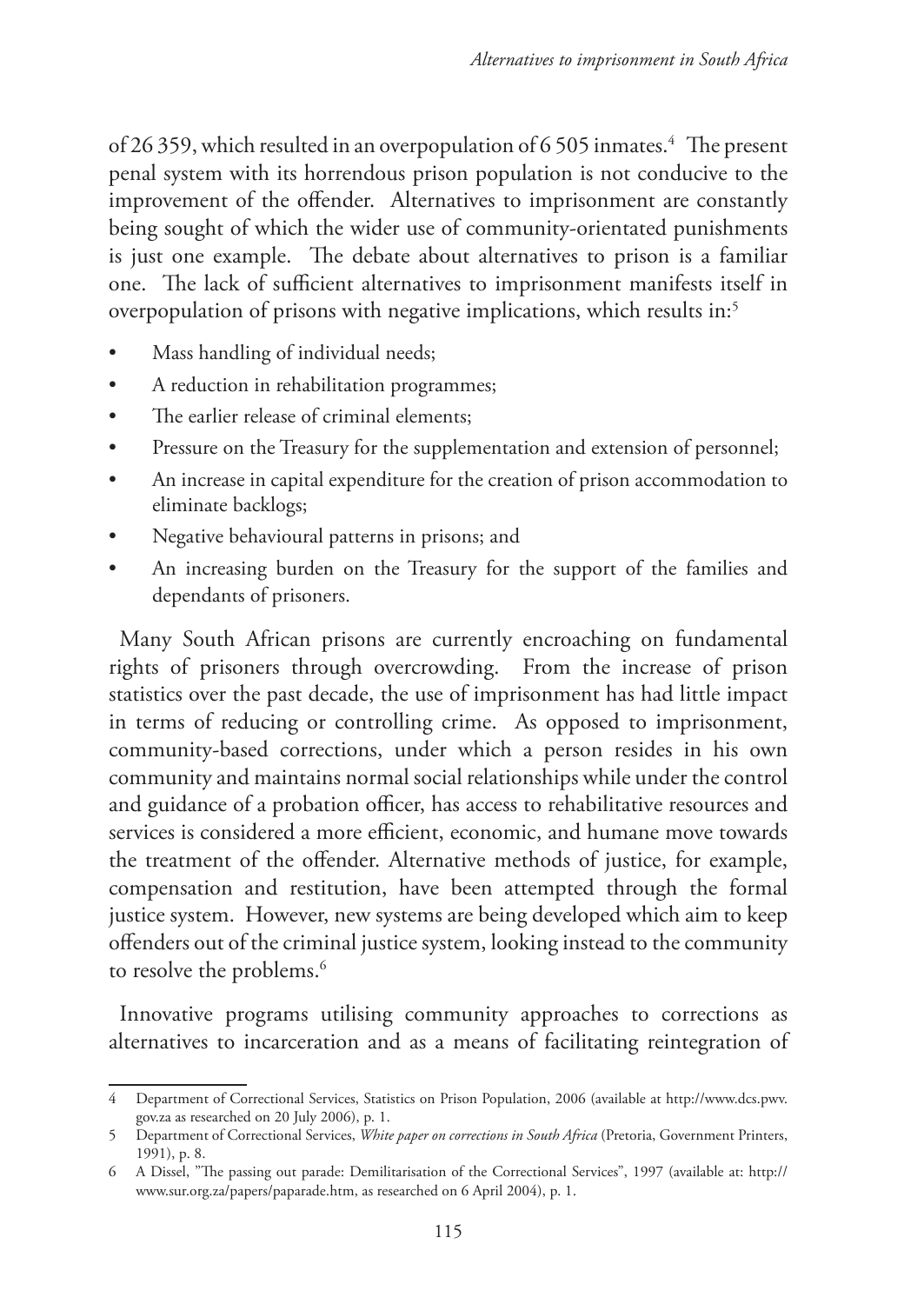the offender back into the community following release from an institution, can be more successful and less costly to society. In essence what is being advocated is a reduction of criminal justice processing for those offenders, who could probably be treated as well, if not better, in ways less costly to the state, with fewer negative implications; thus lightening the load for the criminal justice system and hence reducing the overcrowding in corrections.

Alternative sanctions include many different initiatives, such as victimoffender reconciliation programmes, restitution and compensation, day fines, community service, electronic monitoring, intensive supervision programmes and boot camps. These initiatives are not cheaper options of punishment because they require community involvement. On the contrary, such initiatives need a high number of trained personnel, as well as established administrative departments. $^7$ 

### *Historical development of Community Service*

Alternative forms of punishment to the usual penalties such as imprisonment, fines and suspended sentences, have up until now been used on a small scale in South Africa. Since the beginning of the eighties a start has been made in South Africa to investigate community-based forms of punishment and placing these alternative penalty options on the Statute Book.8 Community Service Orders (CSO) as a sentencing option was initiated at the Cape Town branch of the National Institute of Crime Prevention and Reintegration of Offenders (NICRO), a community based organisation, in 1980. A CSO is an order of a court that punishes offenders in the community. The court may order an offender to perform a specified number of hours of unpaid work for the benefit of the community instead of sentencing them to a term of imprisonment.9 Prior to that, the types of alternative sentences (i.e. sentences other than imprisonment) available to the courts were very restricted. Research

<sup>7</sup> Institute for Security Studies (ISS), "The problem of prisons: Correcting corrections, prospects for South Africa's prisons", 29 October 1998 (available at: http://www.iss.co.za/Pubs/Monographs/No 29/Prison.html. as researched on 14 January 2003), p. 3.

<sup>8</sup> Department of Correctional Services, *White paper on corrections*…, Pretoria, p. 21.

<sup>9</sup> RM Ntuli & SV Dlula, "Enhancement of community-based alternatives to incarceration at the sentencing stage of the Criminal Justice process 121 International training course", reports of the course, *Resource Material Series No. 61*, Group 2. [n.d.], p. 328.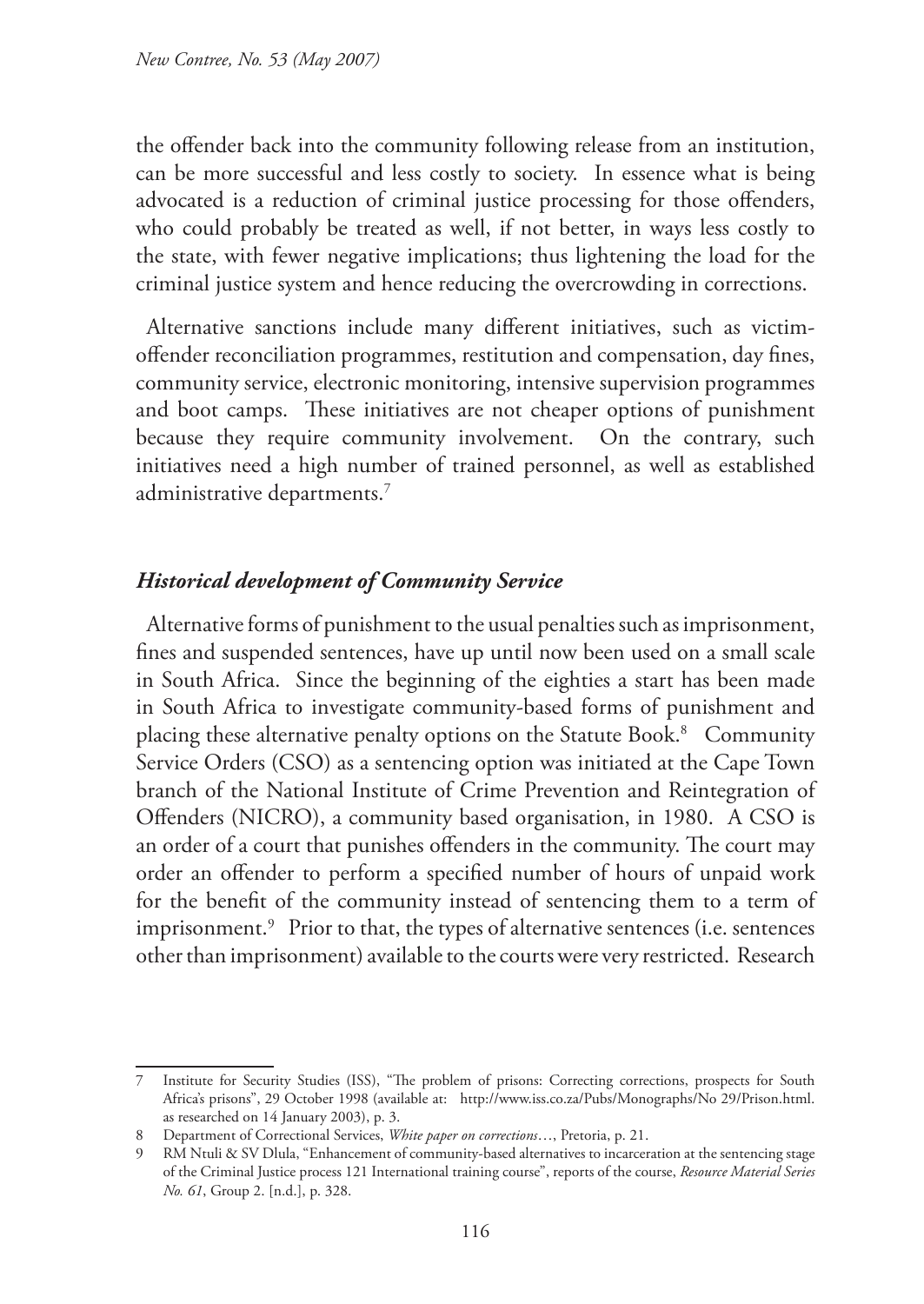conducted on more than 1 400 cases was assessed by NICRO, Cape Town for CSO between 1980 and 1994. It is asserted that $10$ :

South African prisons have been plagued by overcrowding for many years and this problem has not been adequately addressed. Community Service Orders was introduced as a sentencing option to firstly, in some way alleviate the pressures on the already overcrowded prisons and secondly, present magistrates with another sentencing option. Magistrates are continuously frustrated with the limited sentencing options available to them, although it must be said that the relatively recent introduction of correctional supervision has made an invaluable contribution to sentencing in South Africa.

In South Africa, NICRO, and other appropriate organisations, are in charge of the administration and execution of the CSO. The underlying principle of a CSO is to punish the offender in the community where the offence was committed, away from the prison. This enables the offender to make some compensation to the community and furthers the concept of community responsibility to offenders by being involved with correctional programmes.<sup>11</sup> A CSO can benefit the community because some form of reimbursement is paid by the offender, offenders benefit because they are given an opportunity to rejoin their communities as law-abiding and responsible members, the courts benefit because sentencing alternatives are provided and offenders sentenced to community service orders may be individually placed where their skills and interests can be maximised for community benefit.<sup>12</sup> A community service order can be a valuable alternative in cases where a monetary penalty such as a fine, restitution or compensation order is not practical due to the limited income of the offender.

Research carried out by Muntingh found that of a sample that was traced for re-offending, just below 26 per cent were convicted of at least one offence after they were sentenced to render community service. The "survival time" immediately after they were sentenced to perform community service was in the order of 30 months, which is substantially longer than the "survival time" for further convictions. This indicated that the rate of recidivism was reduced by the implementation of community service.<sup>13</sup>

<sup>10</sup> L Muntingh, *Community service orders*: *An evaluation of cases supervised in Cape Town between 1983 and 1994*  (Pretoria, HSRC, 1996), p. 1.

<sup>11</sup> RM Ntuli & SV Dlula, Enhancement of community-based alternatives…, *Resource Material Series No. 61*, p. 260.

<sup>12</sup> A Dissel & M Mnyani, "Sentencing options in South Africa", 1995 (available at: file//A:\\Sentencing Options. htm, as researched on 29 June 2001), p. 6.

<sup>13</sup> L Muntingh, *Community service orders*…, p. 49.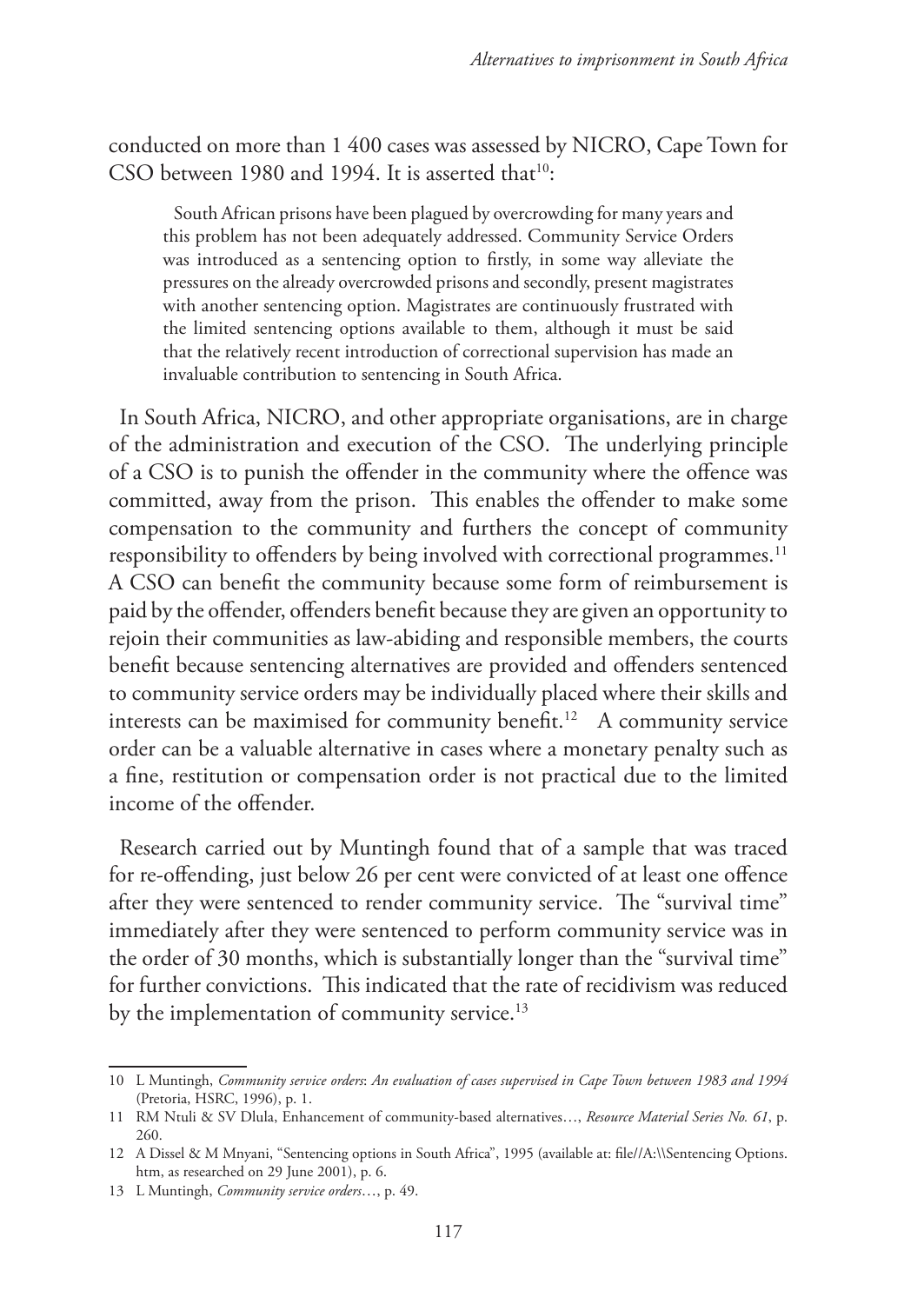In 1983 the Interdepartmental Working on community service was appointed to investigate community service as an alternative sentencing option in South African Criminal Law and to institute CSO as a meaningful and viable sentencing option. The Criminal Procedure Act 51 of 1977 was amended in 1986 to establish CSO as a viable sentencing option. Section  $297 (1)(a)(cc)$  of the Criminal Procedure Amendment Act No. 33 of 1986 provided clear guidelines regarding community service. The most essential guiding principles are:

- The server must be older than 15 years of age.
- A minimum of 50 hours of service should be performed.
- The server and the placement should be informed in writing about their respective duties and obligations.
- It is a criminal offence for the server to report for service whilst under the influence of drugs or alcohol.
- It is a criminal offence for somebody else to pretend to be a person who has been sentenced to perform community service.
- Damages resulting from the performance of community service can be claimed from the state.

Although community service sentences had increased they were still not being appropriately utilised. This could be ascribed to a lack of community involvement and suitable placement bodies and possibly to the fact that it was still a new sentencing option with which presiding officers were not entirely familiar. Due to the developments on the Krugel report regarding community service sentences, the question of further forms of punishment such as correctional supervision and supervision came to the fore.<sup>14</sup>

## *The purpose of imprisonment*

Imprisonment represents the last resort for a criminal justice system that has exhausted all other alternatives. Although a first-time offender may be sent to prison for a serious offence, the majority of prison inmates have had previous experience with the criminal justice system.<sup>15</sup> Some offenders have been afforded a 'second chance' through probation; others have served prior time. Whatever the offender's prior experience, it was obviously unsuccessful

<sup>14</sup> Department of Correctional Services, *White paper on corrections*…, Pretoria, p. 21.

<sup>15</sup> JB Stinchcomb, & VB Fox, *Introduction to corrections* (New Jersey ,Prentice-Hall, 1999), p. 217.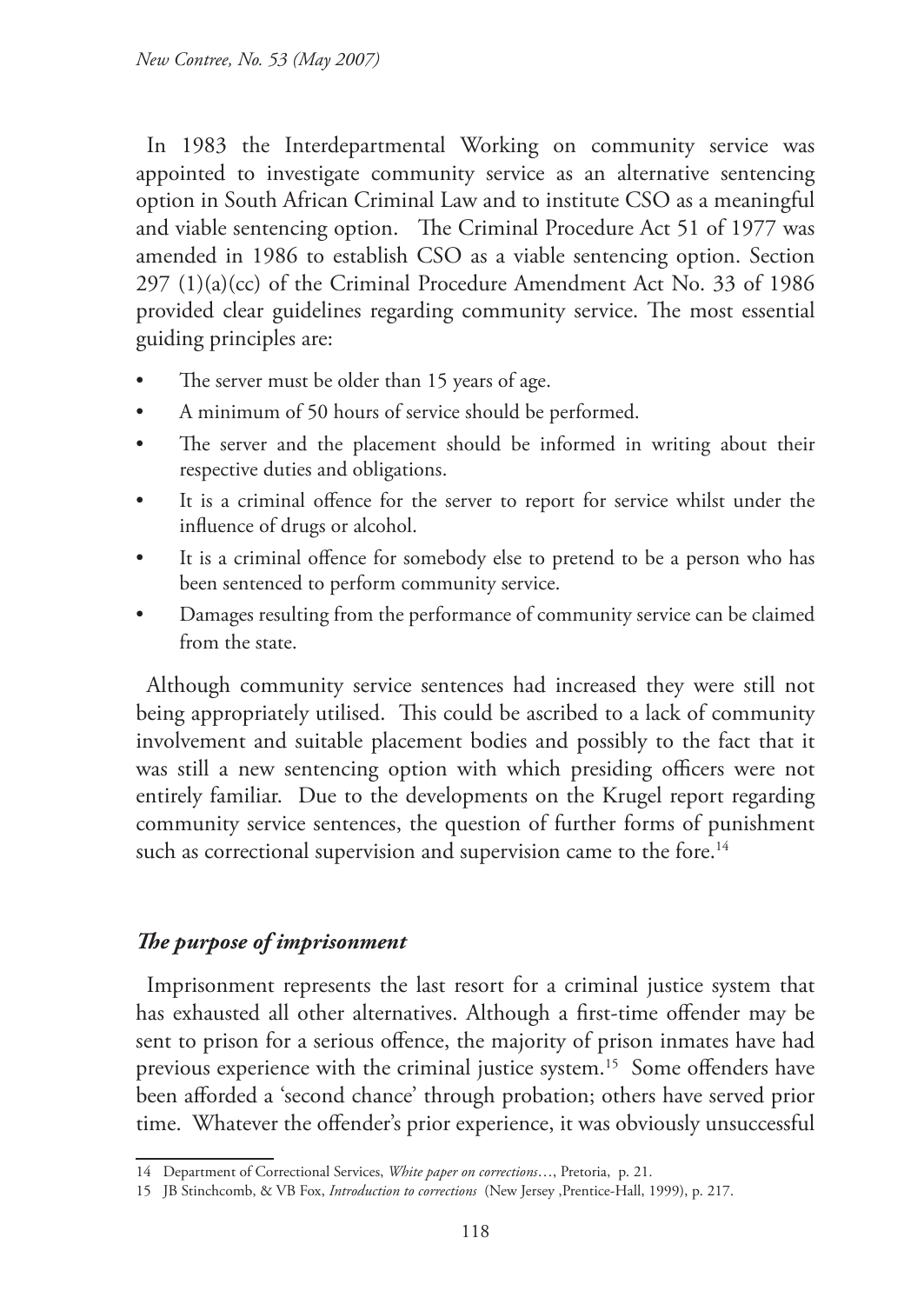in changing long-term behaviour leaving the prison to attempt to accomplish what other sanctions failed to achieve. The philosophies behind punishment and imprisonment have changed over time, and different societies have varying conceptions, not only of what is proper punishment, but also what is an adequate prison.<sup>16</sup> Goffman in Abadinsky refer to the prison as a 'total institution':

A place of residence and work where a large number of like-situated individuals, cut off from the wider society for an appreciable period of time, together lead an enclosed, formally administered round of life.

These institutions have a penchant to mould persons into compliant and often shapeless forms to maintain discipline and a sound working order, or for less utilitarian reasons. The prison provides a tedious uniformity that leaves little room for self-assertion and decision-making, the requisites for living in the free community.17

The purposes of imprisonment are said to be mainly threefold:<sup>18</sup>

- To punish the offender.
- To prevent further crime.
- To rehabilitate the prisoner.

The Correctional Services Act, Act 8 of 1959 refers to the key functions, which relate directly to the purposes of imprisonment. Sections 2 (2) (a) and (b) provide that the Department shall:

- ensure that every prisoner lawfully detained in any prison be kept therein in safe custody until lawfully discharged or removed there from;
- as far as practicable, to apply such treatment to convicted prisoners, as may lead to their reformation and rehabilitation and to train them in habits of industry and labour.

By the implementation of imprisonment, society is 'protected' from these offenders to some degree and for a specific period. Eventually the offender is released into society, and has to be reintegrated into society as a law-abiding citizen. The White Paper on the policy of the Department of Correctional Services in a new South Africa (1994), states that the goal of correctional services is to provide facilities, opportunities, services and conditions of

<sup>16</sup> WB Sanders, *Criminology* (Westley Publishing Company, 1983), p. 430.

<sup>17</sup> H Abadinsky, *Probation and parole: Theory and practice* (New Jersey, Prentice-Hall, 1997), p. 202.

<sup>18</sup> SS Terblanche, *The guide to sentencing in South Africa* (Durban, Butterworth, 1999), p. 240.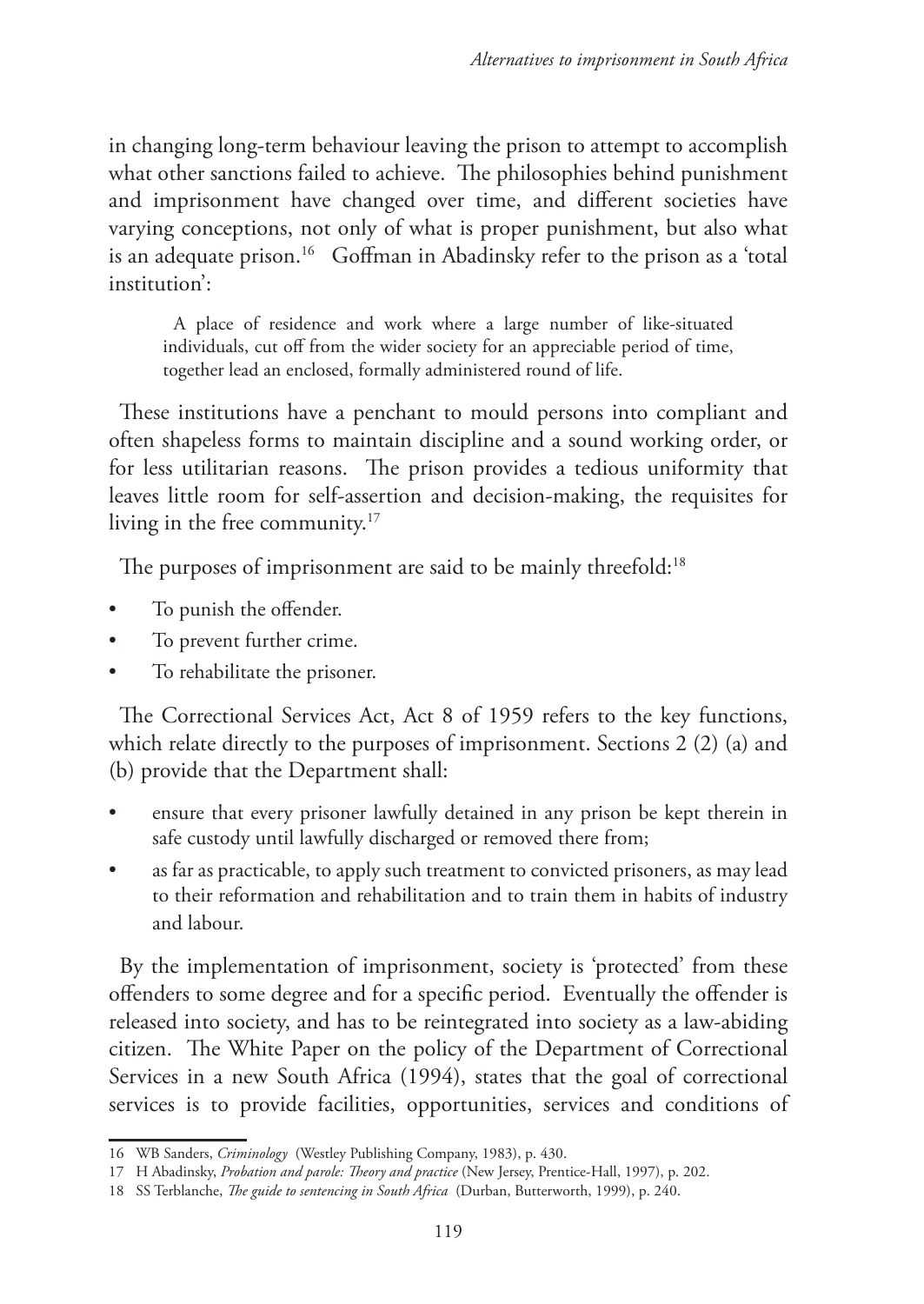incarceration that would be conducive to the rehabilitation and improvement of offenders. Unfortunately, due to the overcrowding problem, the reformation of the offender is hampered by the lack of appropriate facilities.

 The formulation of the purpose of imprisonment facilitates the orientation towards the primary ideas of prison legislation and at the same time contains standards for the exercise of discretion by prison officials and for the judicial control of administrative decisions. Penologists, criminologists and sociologists, have debated the purposes of punishment extensively. There is no doubt that sentencing officers often impose imprisonment intending it to be a retributive punishment and that the persons serving it perceive it as punitive. However, the purpose of the imposition of the sentence of imprisonment cannot simply be regarded as a guide to how the sentence should be implemented.<sup>19</sup>

### *Penal objectives and imprisonment*

The views of the public regarding the appropriate response to crime form the foundation for identifying the purpose of corrections. There is a great diversity of viewpoints over what should be done with law violators that it is impossible to identify any one mission or goal of corrections. At different times, correction has been charged with fulfilling society's demand for retribution, deterrence, incapacitation, rehabilitation, and reintegration.<sup>20</sup>

The concept 'prisoners rights' was not often spoken of in the past as prisoners under the oppressive apartheid system were subjected to gross violations of human rights such as, hard labour for both common and political prisoners.<sup>21</sup> The then perceptions about prisoners were based not on rehabilitation but on punishment to offenders who have contravened the law and deserve to be objects of ill treatment. In addition treatment of convicted persons to imprisonment regardless of the sentence duration or length implies that the type of treatment prisoners get in prison must be in such a way that it creates in such prisoners the will to be law-abiding and have self supporting lives after their release. If the treatment of convict's remains within human rights context as intended the outcomes should be twofold, namely; the establishment of prisoners' self respect and the development of the sense of accountability and

<sup>19</sup> D van Zyl Smit, *South African prison law and practice* (Durban, Butterworths, 1992), p. 103.

<sup>20</sup> JB Stinchcomb, & VB Fox, *Introduction to corrections*, p. 45.

<sup>21</sup> LR Morodi, "The Constitutional rights of prisoners within South Africa", University of South Africa, 2003 (available at: http://loww.unisa.ac.za/default.asp?(md=view as researched on 15 August 2003), p. 1.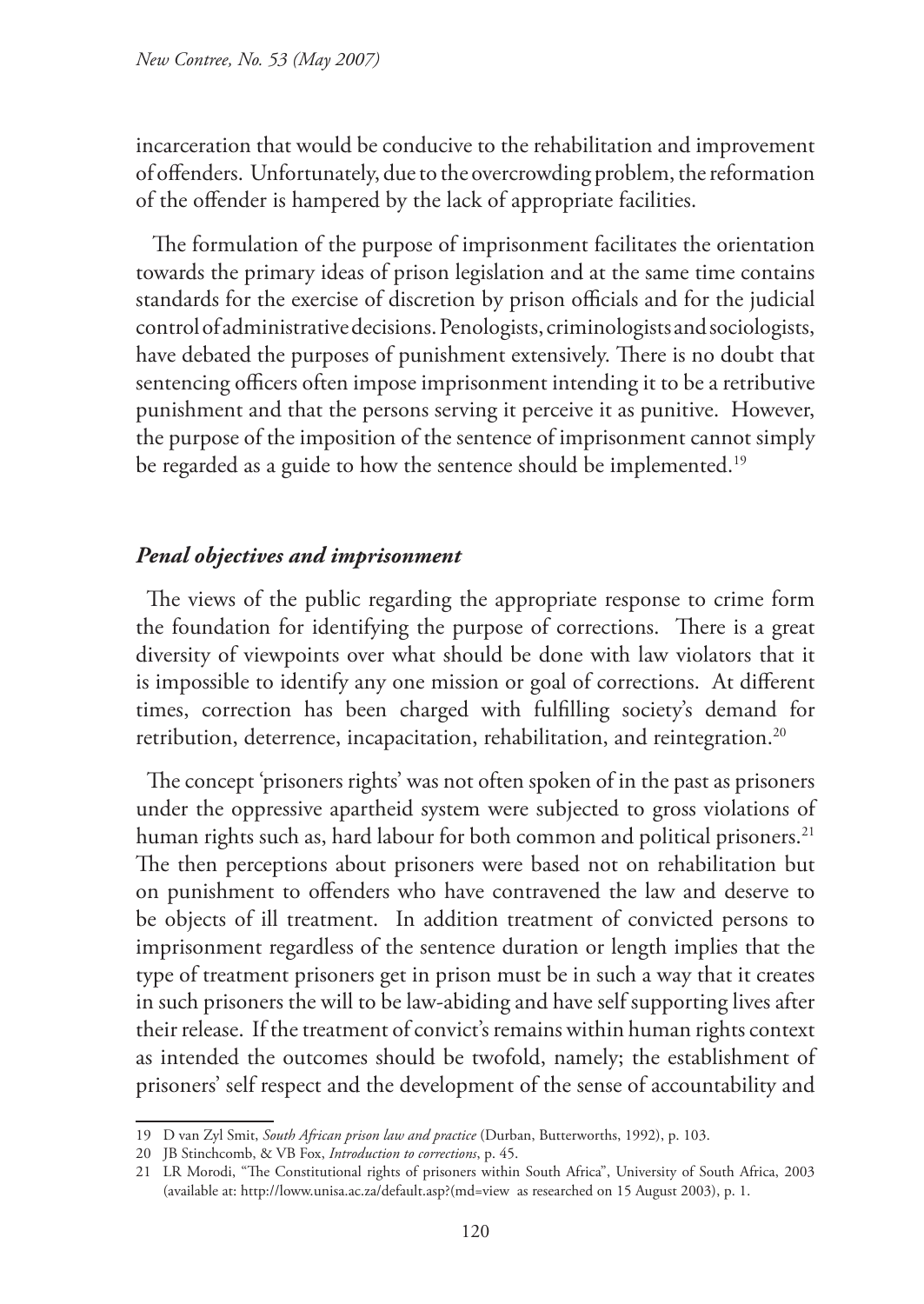responsibility towards the broader society they harmed.<sup>22</sup>

Increasing attention is being given to the personality and background of the criminal, rather than to the mere form of the crime. Although the idea of punishing particular crimes with a view to deterrence is still important, and although the concept of repairing injuries to the communal sense of justice cannot be ignored, punishment in the present era is directed towards the criminal himself; towards improving him and taking care of his future (rehabilitation), to a much greater extent than in the past. However, under existing conditions of overcrowding, rehabilitation is a difficult, if not impossible, aim to achieve.

### *The search for alternatives to imprisonment*

In South Africa, correctional institutions are accommodating many more prisoners than their optimal capacity. Correctional services are supposed to promote a good ethic and provide prisoners with the skills necessary to return to society. However under the current conditions of overcrowding, an effective correctional service cannot be expected. Due to the adverse consequences related to imprisonment, both to the offender and society and whether the objectives of imprisonment can be realised, the implementation of alternatives is of paramount importance.

A community-based correction recognizes the importance of working with the offender within his home community, or near it where his ties with family and friends can be used to advantage in his rehabilitation. Communityservice, as an alternative to imprisonment is an example of a non-custodial or community-orientated type of punishment.<sup>23</sup>

In many cases, even alternative sentences that avoid incarceration initially may only set up offenders to still longer sentences in the future if they fail to, among other objectives, address the offenders' criminogenic behaviours. Klein states that if it is not absolutely necessary to safeguard the community, specific victim or vindicate social norms, long-term incarceration is extremely wasteful of precious state resources. Although many may take momentary pleasure when a judge pronounces a long sentence against an offender who has done something odious, their pleasure might be dulled if the judge also

<sup>22</sup> JW Palmer, *Constitutional rights of prisoners*, p. 825.

<sup>23</sup> CH Cilliers & J Neser, "Penology: Study guide for PNL100-C" (Pretoria, UNISA, 1992), p. 21.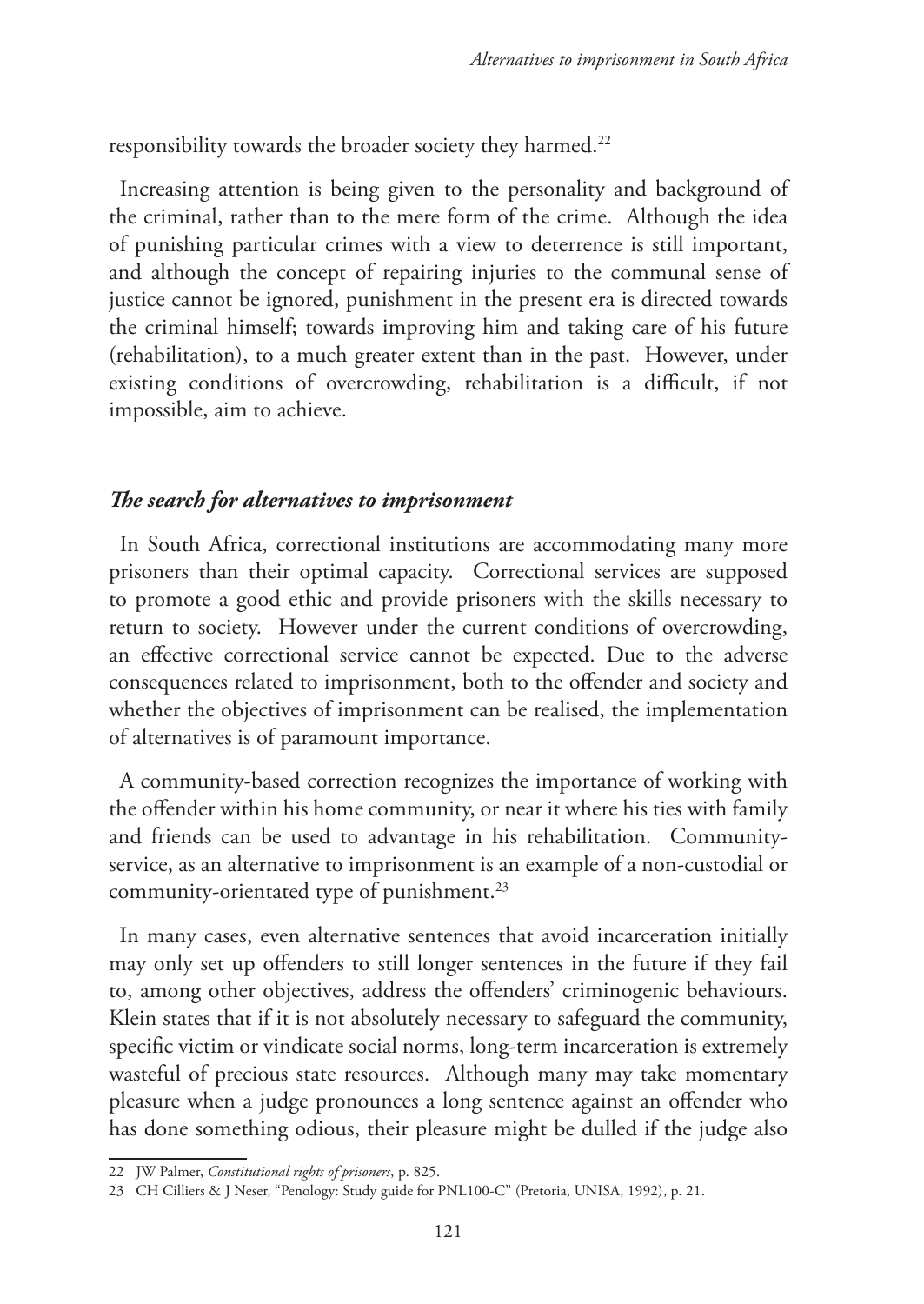spelled out the consequences of that same sentence. In order to sentence an offender to 30 years for being a habitual thief (or third-time offender), the state will have to deny 30 poor young men and women tuition at the state university. Thus the cost of incarceration is tremendous. $24$ 

### **Community corrections**

The post-1994 Department of Correctional Services inherited a prison system that was filled to capacity with inmates. Overcrowding in prisons represents a real threat to the safety and security of both the prison and the community. One of the ways in which the Department sought to resolve the problem of overcrowding in prisons and thus increase safety and security in prisons was to introduce the concept of community corrections.25

Community corrections are a sentencing style that represents a movement away from traditional confinement options and an increased dependence upon correctional resources that are available in the community. It is the use of a range of court-ordered programmatic sanctions permitting convicted offenders to remain in the community under conditional supervision as an alternative to active prison sentences. Community corrections include a wide variety of sentencing options such as probation, parole and electronic monitoring.<sup>26</sup> The aim of community correction programmes implemented by the Department of Correctional Services, is to exercise supervision and control over offenders and persons who have been sentenced to or placed under correctional and parole supervision in the community, the two basic alternatives to incarceration. These alternatives fall under the umbrella of community corrections.

### **Cost implications of community corrections**

The move to implement more community-based corrections will in due course reduce the need for maximum-security institutions. The majority of the prison population can be rehabilitated in less restrictive penal institutions

<sup>24</sup> A Klein, *Alternative sentencing, intermediate sanctions and probation* (Cincinnati, Anderson Publishing Co, 1997), pp. 140-141.

<sup>25</sup> Department of Correctional Services, *White paper on corrections*…, Pretoria, p. 12.

<sup>26</sup> F Schmalleger, *Criminal justice today: An introduction text for the 21st Century* (New Jersey, Prentice-Hall, 1997), p. 403.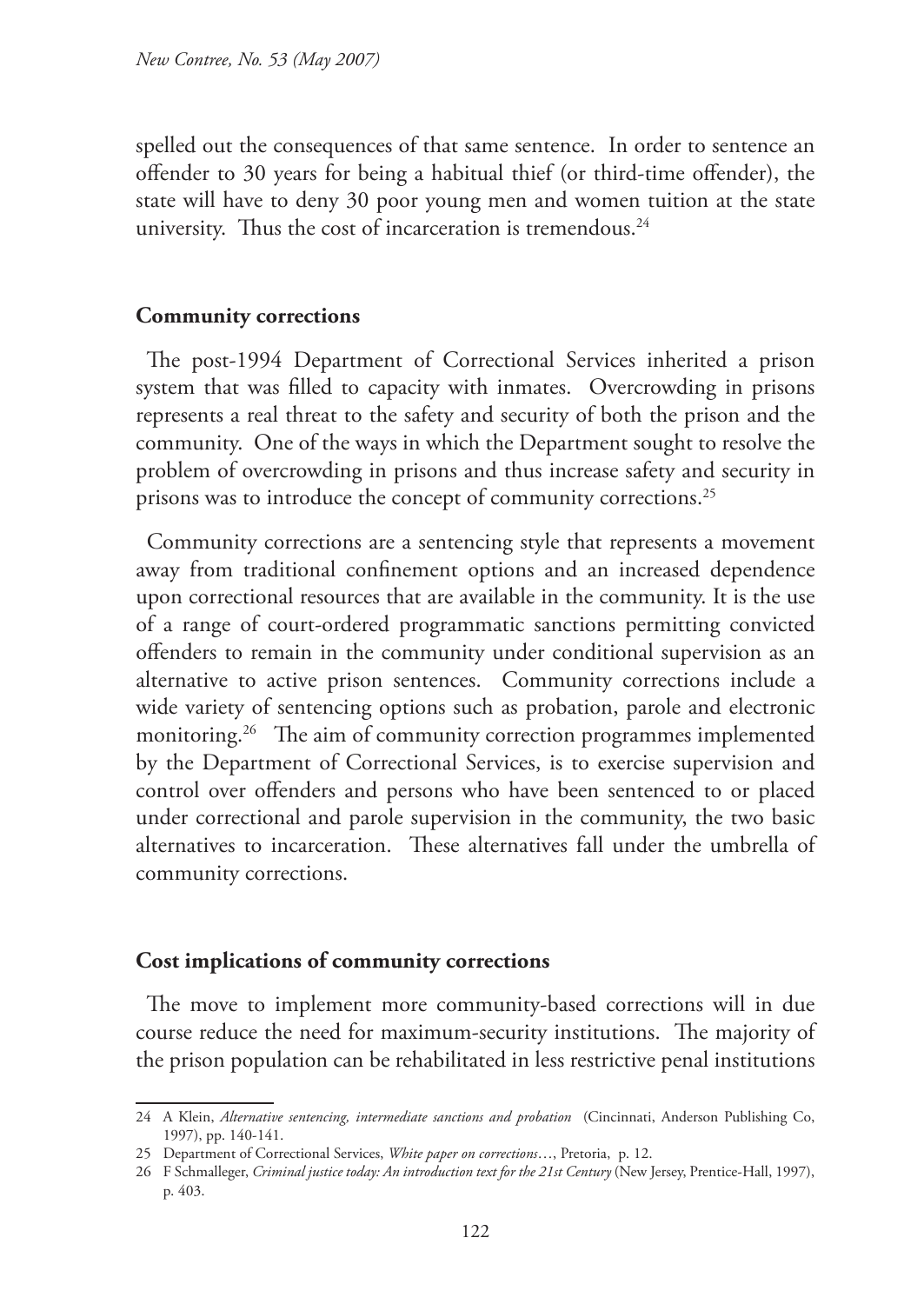or under supervision in the community. A small number of facilities will be required for those offenders considered being dangerous and least responsive to correctional treatment. In South Africa, community corrections as a community-based alternative are more cost-effective than incarceration.<sup>27</sup> The cost of keeping an adult offender in a penal institution is excessive. The cost of incarceration at the end of January 2007 was estimated at R123.37 per day.28 Not only is there loss of earning by the inmate, but the cost to taxpayers if his family goes on support and the loss of taxes he would pay contributes to the total cost of incarceration in a penal institution.

## **The purpose of community-based alternatives**

There are many forms of community-based alternatives to incarceration, for example, probation, parole, correctional supervision, etc. The aspect that they all have in common however, is a belief that prison is not the best way to deal with many offenders, especially those who pose a low risk of re-offending. There are various purposes of community-based alternatives among which  $are: <sup>29</sup>$ 

- To reduce overcrowding in prisons and prevent escalation of detention cost;
- To ensure public safety and security through effective supervision and control over offenders who serve their sentences in the community;
- To prevent or reduce offender stigmatisation;
- To enhance rehabilitation and reintegration of offenders into the community in order to strengthen their ability to live peacefully with others in the community setting;
- To permit the offender to contribute towards his or her family in particular and to society by working instead of being confined in prison;
- To avoid an escalation in deviant behaviour when new offenders are mixed with hardened criminals; and
- To monitor and supervise offenders in order to ensure compliance with courtordered conditions and programme requirements.

<sup>27</sup> JJ Neser, *Pentitentiary penology* (Lexicon Publishers, 1993), p. 432.

<sup>28</sup> Department of Correctional Services, Incarceration Levels on 31 July 2007 (available at http://www.dcs.pwv. gov.za/webstatistics as researched on 15 August 2007), p. 1.

<sup>29</sup> RM Ntuli & SV Dlula, "Enhancement of Community-based… ", *Resource Material Series No. 61,* p. 324.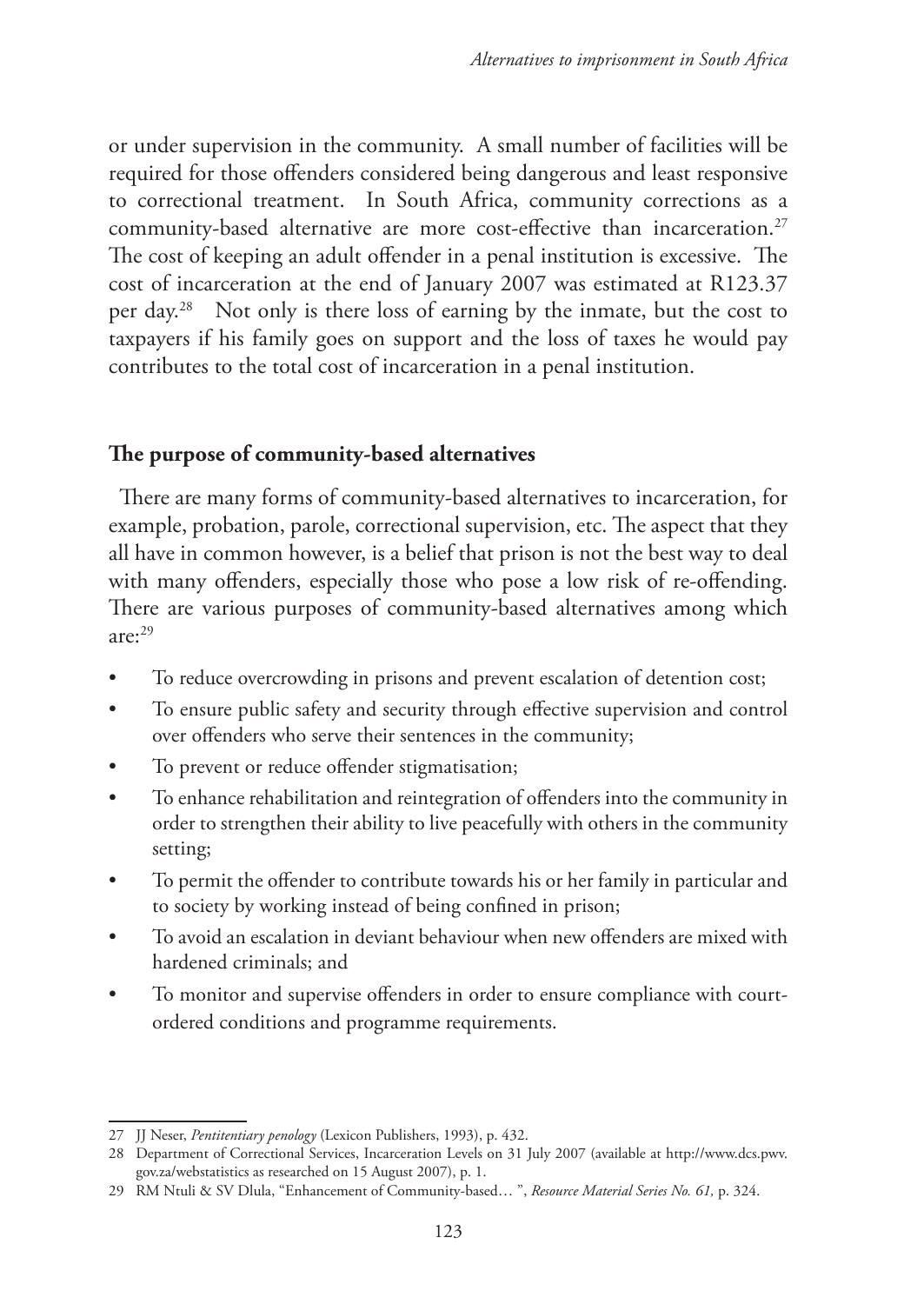### *Is community service sentencing a punishment?*

A pertinent question is whether a community service sentence can be considered to be a punishment.<sup>30</sup> Generally, criminal justice theory clearly recognises four recognized goals: retribution, incapacitation, deterrence and rehabilitation. Sentences to carry out community service are subject to the fundamental philosophy of just punishment.

### **Community service sentences and retribution**

Retribution is an indispensable element in sentencing and sensible community service can do justice to this. One of the basic doctrines of retribution is that this justification of punishment brings about the reestablishment of the imbalance resulting from the violation of a law. This retributive objective could be accomplished by the implementation of community service.<sup>31</sup> Community sentence should be used in such a manner so as to include justifiable penance: for example, a person who dumps rubbish in an unauthorised place may be sentenced to help remove rubbish, or a person who causes the injury of another human being while driving under the influence of alcohol may be asked to perform community work at an outpatients section of a hospital. An important consideration to be noted is that these community sentences should relate to the nature and seriousness of the crime. The suffering imposed on the offender by the sentence should not be out of proportion to the suffering caused by the crime.

### **Community service and the protection of the community**

When a crime is committed and a sentence is imposed, the community is entitled to demand that its interests be considered and that it be protected by punishment. The question that arises is whether the community is not being exposed to needless danger if a community service sentence allows the offender to remain in the community? Section 297(1) (a) of the Criminal Procedure Act 51 of 1977, provides for community service as a condition of imposing a suspended sentence. The proverbial sword is thus suspended over the offender's

<sup>30</sup> CH Cilliers & J Neser, "Penology study guide for PNL100-C", UKZN, p. 5.

<sup>31</sup> Krugel Working Group, "Ondersoek na gemeenskapsdiens as alternatiewe beskikkingsmoontlikheid by vonnisoplegging in die Suid-Afrikaanse Strafregpleging" (Unpublished report of the Inter-departmental Working Group on Community Service, 30 Nov 1984), p. 32.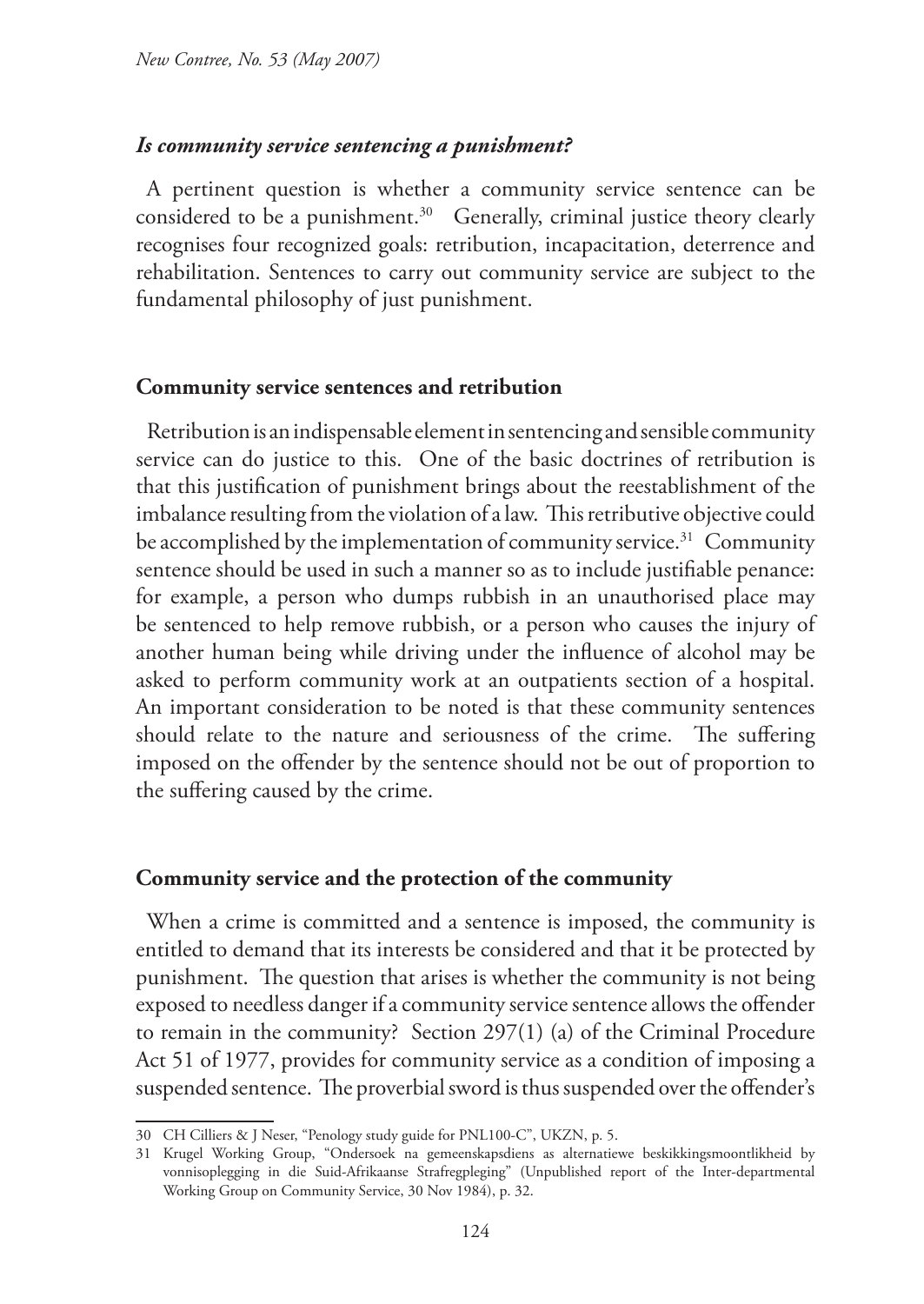head, and this, together with the fact that a community service is a sentence, which is accompanied by effective supervision, provides the community with a reasonable degree of protection. An important part of the system is proper selection of offenders for community service before sentencing. Thus if an offender does not comply with conditions of community service, referral back to the courts is an alternative.32

As far back as 1976 the Viljoen Commission offered the opinion that compensation could be successfully used in cases of loss of means (theft) as in cases of pain and suffering (assault). A sentence of this nature not only answers the feeling of retribution in the offenders and the community but also serves as a rehabilitory, deterrent and preventive purpose.<sup>33</sup> If it is within the means of the offender an order for compensation in these cases may provide far greater satisfaction than an order for the offender to pay a monetary figure in the form of a fine to the State. $34$ 

#### **Community service and deterrence**

In this instance the punishment (as an unpleasant consequence of or retribution for the crime) is executed in the community (the community service is related to the crime and to the sector of the community within which the crime was committed), and should thus have a definite deterrent effect on the offender as well as on the potential offender.<sup>35</sup> If the offender is expected to perform community service in the area, which he resides, the humiliation of this may be so profound that the offender refrains from further crime. Thus the community in which the crime occurred must figure prominently in the community sentencing.<sup>36</sup>

#### **Community service and rehabilitation**

The test of rehabilitation can be found in the successful reintegration of the offender in the community. Community service sentences do not only indicate

<sup>32</sup> J Neser & CH Cilliers, "Penology study guide for PNL 304-N", UKZN pp. 6-8.

<sup>33</sup> Viljoen Commission, *Commission of inquiry into penal system of the Republic of South Africa,* RP78 (Pretoria, Government Printer, 1976), p. 110.

<sup>34</sup> CH Cilliers & J Neser, "Penology study guide for PNL 100-C*",* UKZN p. 263.

<sup>35</sup> J Neser & CH Cilliers, "Penology study guide for PNL 304-N*"*, UKZN p. 7.

<sup>36</sup> A Klein, *Alternative sentencing, intermediate sanctions* …, p.145.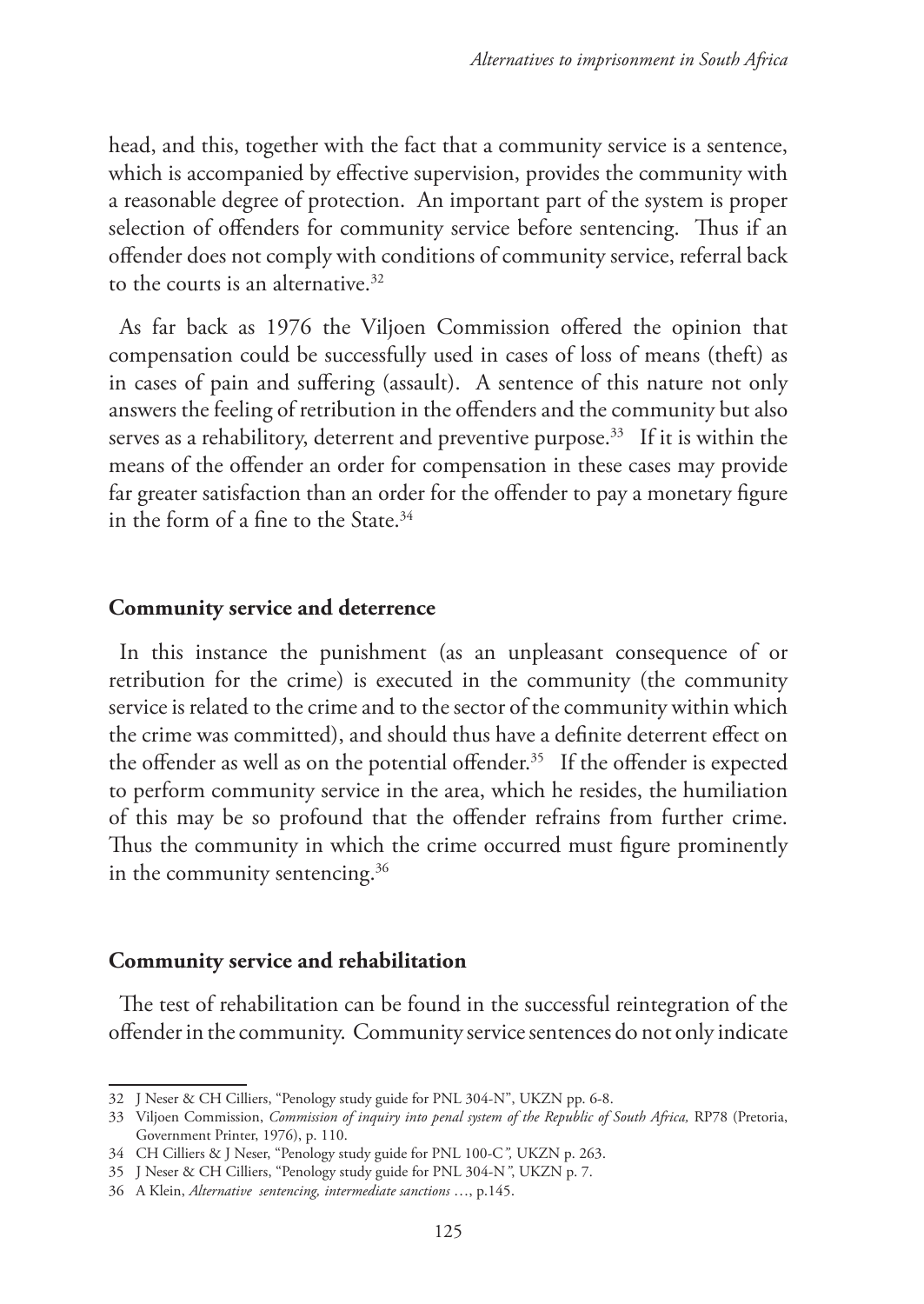prejudiced absorption with the problem's of the offender, but also takes into contemplation the crime committed and the interests of the community. The fact that the offender's positive assistance is necessary is in itself therapeutic, while positive community service can furthermore contribute to his sense of worth. Of paramount importance is that the nature of community service performed must be of assistance to the offender and contribute to the restoration of the interests of the community if the commission of the crime negatively affects the community.37

## *Official alternative sentences in the reduction of overcrowding*

Imprisonment should be imposed for severe crimes, for those criminals who offend regularly and are not deterred by other forms of punishment. It can be imposed for most crimes, but by and large those crimes should be of a serious nature. In practice, imprisonment is less ideal than it is often made out to be. Due to the fact that imprisonment is such a stalwart, other sentences have widely become known as alternatives to imprisonment. These alternatives are, of course, clearly punishment in their own right and exist independently of imprisonment.<sup>38</sup>

Over the past two decades, community-based alternatives have come to imply excessive leniency-'coddling criminals', 'wrist slapping', 'being soft on crime'; quite the opposite of the public's demands for 'just deserts.' In fact, programs that are used to be called 'alternatives to incarceration' are now labelled 'intermediate sanctions or punishments,' presumably because society does not interpret 'alternatives to incarceration' as sufficiently punitive. Community-based approaches assume greater significance in achieving the goals of the justice system. This does not mean that community corrections are a panacea for solving the crime problem. Even if a community-based approach does not do anything to improve offenders, at least it is not doing anything to worsen them. It is highly unlikely that the same could be said of incarceration.<sup>39</sup> The spending of years in confined extremely small quarters, in a setting dominated by a toilet and possibly criminally aggressive cellmates, can hardly be considered conducive to encourage socially acceptable

<sup>37</sup> J Neser & CH Cilliers, "Penology study guide for PNL 304-N*"*, UKZN p. 6.

<sup>38</sup> SS Terblanche, *The guide to sentencing*…, p. 239.

<sup>39</sup> JB Stinchcomb, & VB Fox, *Introduction to corrections* , pp. 129-139.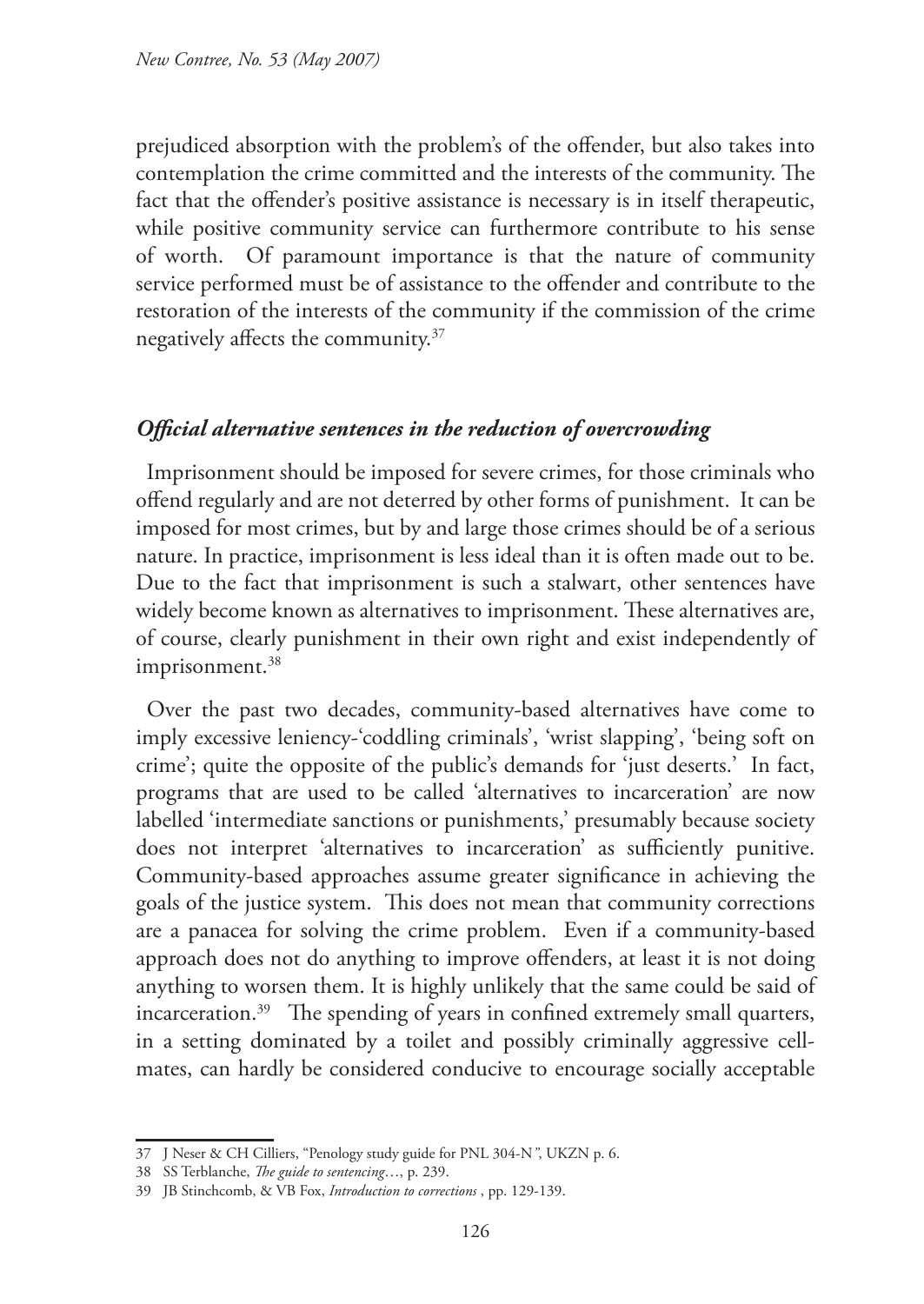behaviour upon release.<sup>40</sup> On the one hand there are sizeable proportions of offenders whose crimes are so violent and whose behaviour so uncontrollable that prison is the only feasible option. There are others who are harmed more than helped by incarceration and therefore an alternative to incarceration should be implemented.

### **Community–based sentences**

Community-based alternatives to imprisonment represent one of the most important developments in sentencing in the last few decades. Their development reflects the prison system's failure to rehabilitate offenders, the costs associated with building and maintaining prisons and changing community attitudes to sanctions. Community-based sentences are distinguishable according to the:<sup>41</sup>

- degree of State intervention which they involve;
- extent to which they envisage community participation.

If community service is intended as an alternative to imprisonment, then the following questions present themselves:

- Why is there a need to institute such an alternative?
- Is imprisonment inadequate as a form of punishment?

An alternative to imprisonment stems directly from the recognition that imprisonment should be avoided. Even as community-based alternatives to incarceration have expanded, prison populations have steadily increased.<sup>42</sup>

### **Correctional supervision: A viable sentencing option**

Correctional supervision is a community-based punishment to which a person is subject in accordance with Chapter VIIIA of the Correctional Services Act No 8 of 1959 and the regulations made under that Act.<sup>43</sup> On the

<sup>40</sup> H Abadinsky, *Probation and parole*…, p. 202.

<sup>41</sup> Discussion Paper 33, *Sentencing community-based sentences,* Law reform commission publications. Lawlink NSW. 9, 1996 (available at: file://A:/LawlinkNSW9- Community-Based.Sentences.htm, as researched on 29 June 2001), p. 1.

<sup>42</sup> JB Stinchcomb, & VB Fox, *Introduction to corrections* , p. 217.

<sup>43</sup> SS Terblanche, *The guide to sentencing*…, p. 329.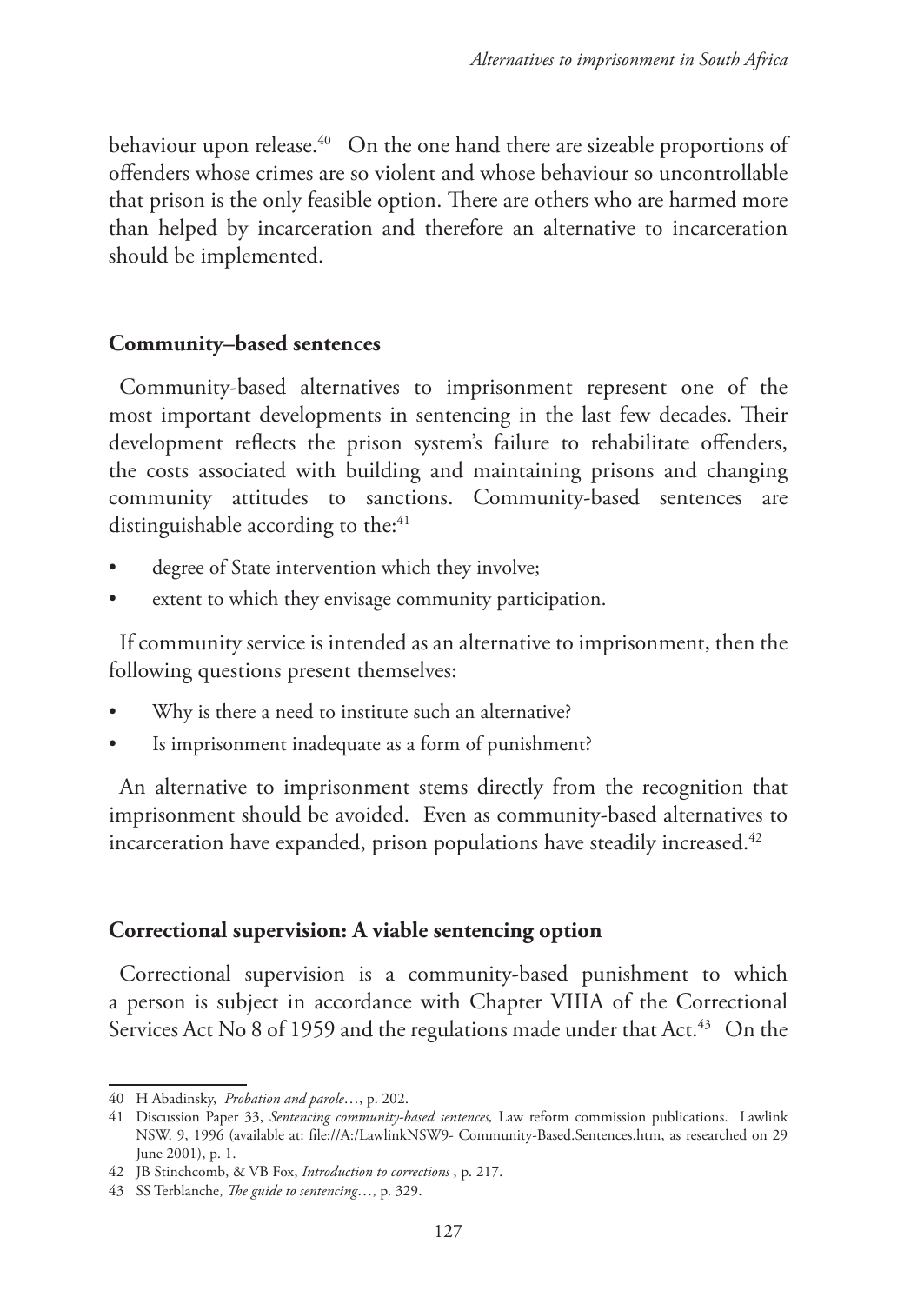14 June 1991, Parliament approved the Correctional Services and Supervision Matters Act 122 of 1991; The Criminal Procedure Act 51 of 1977 as amended in 1991, included the following options:<sup>44</sup>

- Section 276(1) (h) of the Criminal Procedure Act 51 of 1977 empowers the magistrate to sentence an accused person to a maximum of three years and a minimum of one year correctional supervision after receiving a report from a correctional official or probation officer.
- Section 276(1)(i) of the Criminal Procedure Act 51 of 1977 authorises the court to impose a sentence of imprisonment not exceeding 5 years upon an accused person which sentence may be converted into correctional supervision by the Correctional Supervision and Parole Board, after serving at least 1/6 of the sentence.
- Section 287(4) of the Criminal Procedure Act 51 of 1977 the court may sentence an accused person to imprisonment with the option of a fine. If the offender cannot afford the fine imprisonment was the next step, which may be converted by the Correctional Supervision and Parole Board after serving at least 1/6 of the sentence.

In 1990 the Minister of Justice and of Correctional Services and senior officers of the Departments of Justice and Correctional Services went overseas in order to investigate, amongst others, ways in which correctional supervision is dealt with and addressed in other countries. The White Paper postulates that:

The implementation of community-based sentences is dependent on the community. The offender is subjected to various programmes over a period of time, for example, community service, correctional supervision and training. At the same time it affords the offender the opportunity to enhance his selfrespect by being able to do something positive for the community, by being able to continue working and by being able to maintain family ties.

Thus courts were provided with a sentencing option to deal effectively with offenders who posed no threat to the community.<sup>45</sup> The purpose of correctional supervision has been described as to a reform through punishment and to improve the offender through supervision. This fits in well with the main advantages of correctional supervision, namely, that it offers punishment of high penal value, with above average potential for reform. It, therefore, stands to reason that correctional supervision would normally be an ideal sentence if

<sup>44</sup> RM Ntuli & SV Dlula, *"*Enhancement of community-based…", *Resource Material Series No.61*, pp. 253-254.

<sup>45</sup> Department of Correctional Services, *White paper on corrections*…, pp.22, 254.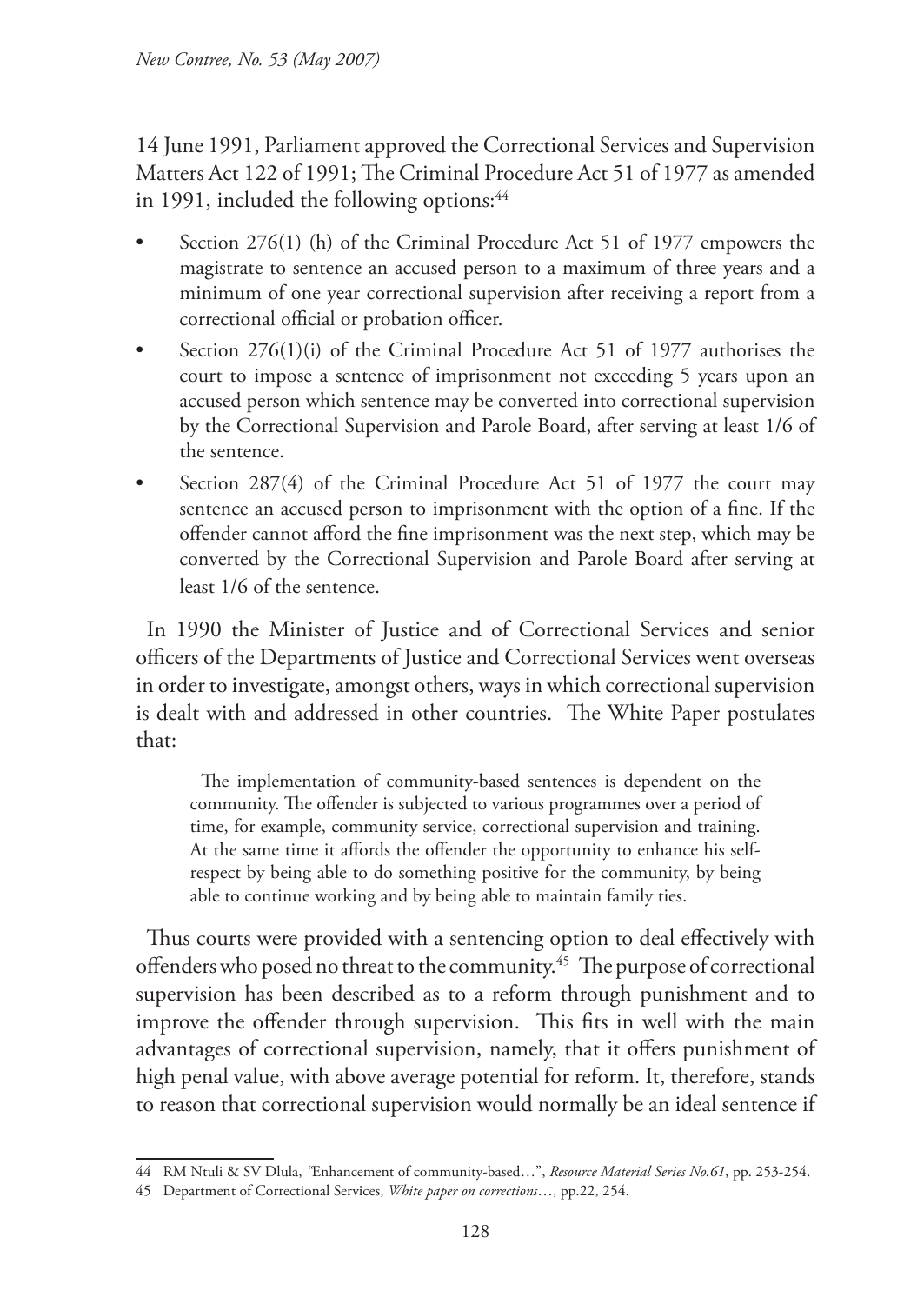the presiding officer has it in mind to reach these goals with the sentence.

### **The implementation of correctional supervision**

An offender may be sentenced to correctional supervision by powers vested in judges and magistrates in the following cases:

- As an alternative to imprisonment.
- As a condition with regard to postponed sentence.
- As a condition with regard to a suspended sentence.

Section 84 (1) of the Correctional Services Act No 8 of 1959 is the most important provision as far as the content of correctional supervision is concerned. It reads as follows:  $46$ 

84 Treatment of probationers-(1) Every probationer shall be subject to monitoring, community service, house arrest, placement in employment, performance of service, payment of compensation to the victim and rehabilitation or other programmes as may be determined by the court, the Commissioner or a parole board or prescribed by or under this Act, and to any such other form of treatment, control or supervision, including supervision by a probation officer, as the Commissioner or the parole board may determine after consultation with the social welfare authority concerned in order to realise the objects of correctional supervision.

During the period 1 January 2001 to 31 December 2002, a total of 4 228 awaiting trial persons were placed under community corrections. Had it not been for the introduction of the relevant legislation these persons would most probably have ended in prison and faced with all the negative consequences of imprisonment and would have added to the already overcrowded prison population.47

#### **Fines**

A fine can be defined as a sentence by the court, which orders the offender to pay a specified amount of money to the state. Fines, which are specifically provided for in section 276 (1) (f) of the Criminal Procedure Act 51 of 1977 are the most commonly imposed sentence in South Africa. They are,

<sup>46</sup> SS Terblanche, *The guide to sentencing*…, pp. 330-344.

<sup>47</sup> Department of Correctional Services, *Annual report* (Pretoria, Government Printers, 2001/2002), p.100.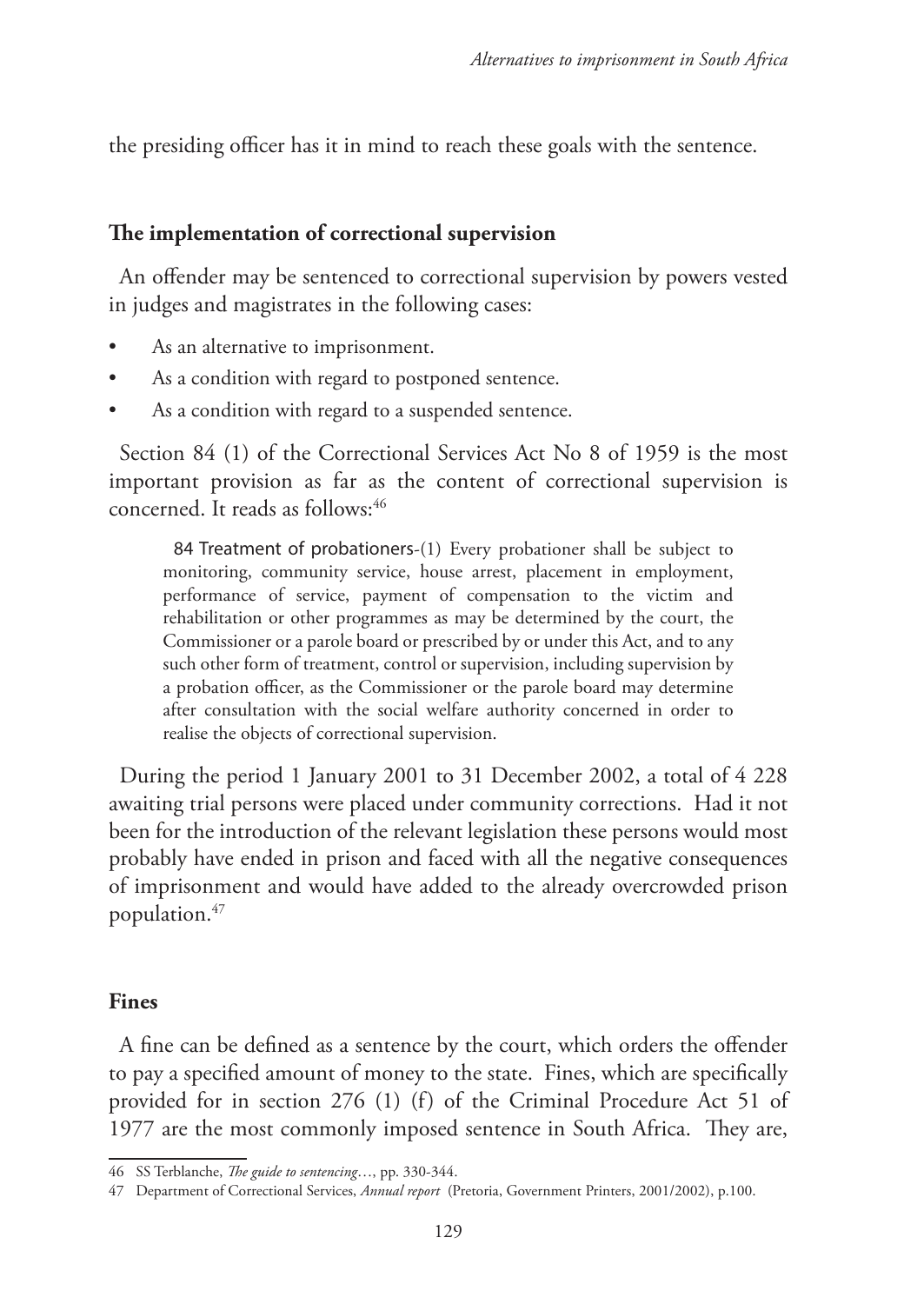however, mainly directed at the lower end of the crime severity scale. Fines have quite a number of advantages; they are a considerable source of revenue, do not require any expensive public resources to execute, can be fixed so that they accurately reflect the blameworthiness of the offender, and can be used to withdraw some of the profits which the offender may have made through his crime.<sup>48</sup> Used by itself as a punishment, imprisonment transfers no money to the plaintiff but costs the defendant greatly. Imprisonment does not generate any revenue for the state though it poses great costs on the defendant. Imprisonment by itself is a lose-lose situation. The use of fines as a punishment should be encouraged for the imposition of fines allows the state to generate revenue off the disutility of criminals.<sup>49</sup>

If a fine is imposed in order to keep the offender out of prison, the fine should be within the offender's means. Otherwise, the inevitable punishment will be imprisonment, which is invariably imposed as an alternative to a fine.<sup>50</sup> A major problem that is experienced with a fine in South Africa is the large number of fined offenders who cannot afford the fines imposed on them. This problem largely stems from the fact that the sentencing courts determine a point of departure fine, where the means of the offender is not yet taken into account. Fines as an alternative to incarceration defeats its purpose when large numbers of offenders are imprisoned because they cannot pay their fines.

### **Suspension of sentences**

A suspended sentence is one where a specific sentence of imprisonment is imposed, but not put into immediate effect. The offender is released on specified conditions and is liable to serve the term of imprisonment in the event of breach of those conditions. The preconditions for, and operation of, suspended sentences vary according to the applicable legislation.<sup>51</sup> The Criminal Procedure Act 55 of 1977 provides that:

A magistrate may impose an imprisonment sentence upon an accused found guilty of a crime and may also suspend the execution of the sentence. The

<sup>48</sup> SS Terblanche, *The guide to sentencing*…,p. 303.

<sup>49</sup> J Penn, "Alternative criminal punishments", December 2001 (available at: http//members.aol.com/\_ht\_a/ mookie1510/myhomepage/index.html, as researched on 22 May 2002), p. 1.

<sup>50</sup> SS Terblanche, *The guide to sentencing*…, pp. 31,308.

<sup>51</sup> Discussion Paper 33, *Sentencing community-based sentences*. Law reform commission publications. Lawlink NSW. 9, 1996 (available at: file://A:/LawlinkNSW9- Community-Based.Sentences.htm, as researched on 29 June 2001), p. 11.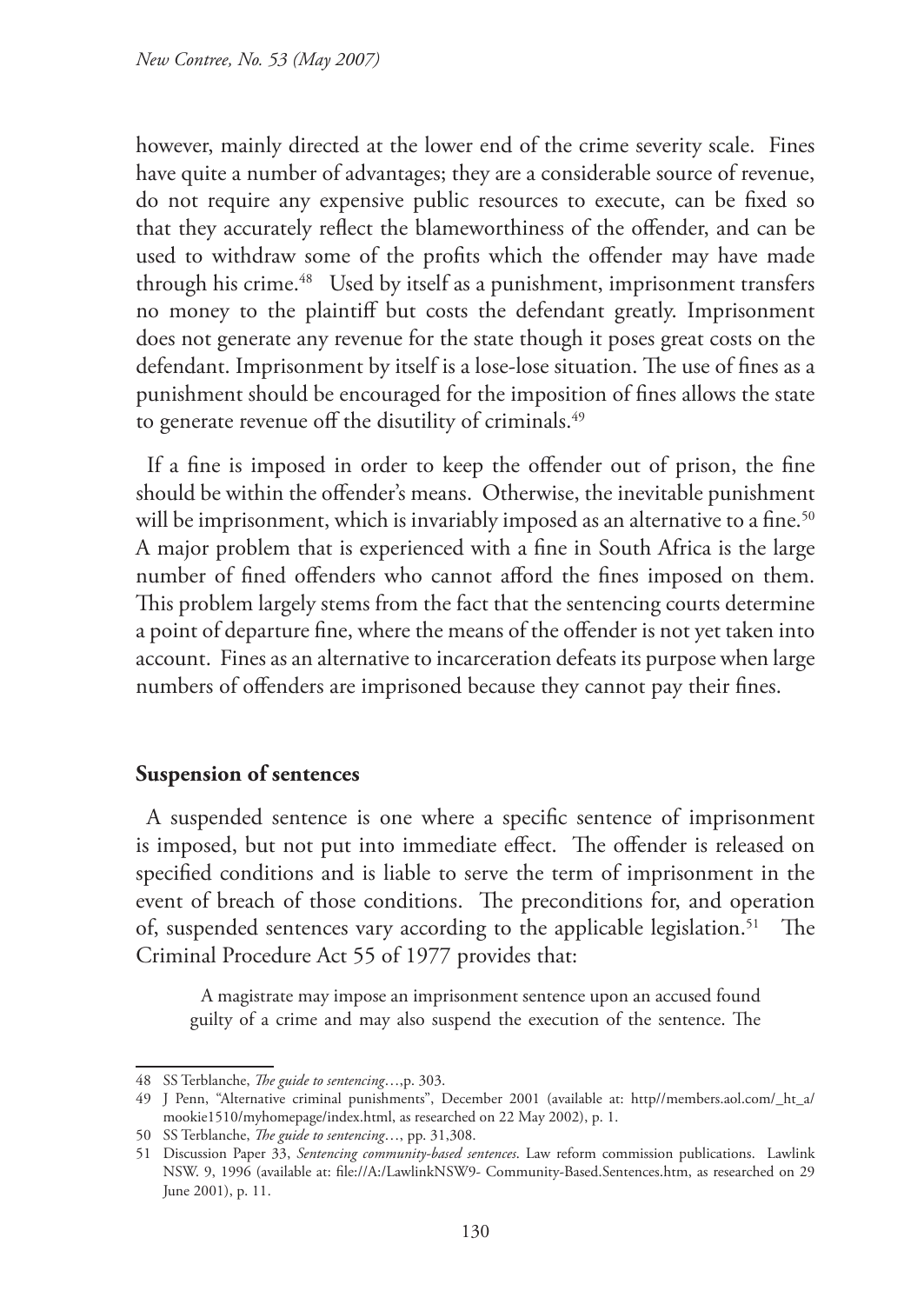court may, when taking into consideration the age, the past record, behaviour, intelligence, education and training, health, condition of the mind, habit, occupation and environment of the offender or the nature of the offence or other extenuating circumstances, pass judgement, if it thinks fit, that the accused is guilty, but the determination of the punishment is to be suspended and then release him or her.

The conditions upon which a sentence may be suspended are very wide including compensation, community service, good conduct or even 'any other matter'. Community service is a favourite condition for suspension.52 It is stated that:

There is a growing interest in penology and a resultant appreciation of the problems of short-term imprisonment and of the necessity of finding a realistic alternative. It is submitted that a community-serving sentence that is related to the original crime and that could properly be supervised would be positive rather than negative and would serve more than one theory of punishment. It should have a deterrent effect, it accomplishes retribution in the good sense of the word and finally, it facilitates the rehabilitation of the offender by keeping him away from conditions in prison that are not conducive to rehabilitation and more importantly, by giving him a greater self-and community-awareness.

Ordinarily a suspended sentence has two beneficial effects: Firstly it prevents the offender from going to prison and secondly, the effect of a suspended sentence is of very great importance in that the offender has a sentence hanging over him. Therefore suspended sentences allow the offender to continue their normal activities in the community, maintaining family contacts and meeting social obligations. Offenders are also protected from possible negative effects of imprisonment and are given a chance of becoming law-abiding citizens. The offender remains in society and rehabilitation and reintegration is expected based on the offender's character and social resources.<sup>53</sup>

#### **Postponement of sentences**

A postponed sentence is an order made by the court, which has the character of a sentence, but is not a sentence, since the imposition of the sentence is expressly postponed. The postponement can either be conditional or unconditional. Section 297(1) (a) of the Criminal Procedure Act 51 of 1977

<sup>52</sup> P van der Merwe, "Korrektiewe toesig: 'n soepel vonnisopsie [Correctional supervision a flexible sentence option]", *Consultus*, Oct. 1991, pp. 43-44.

<sup>53</sup> RM Ntuli & SV Dlula, Enhancement of community-based…, *Resource Material Series No 61*, p. 327.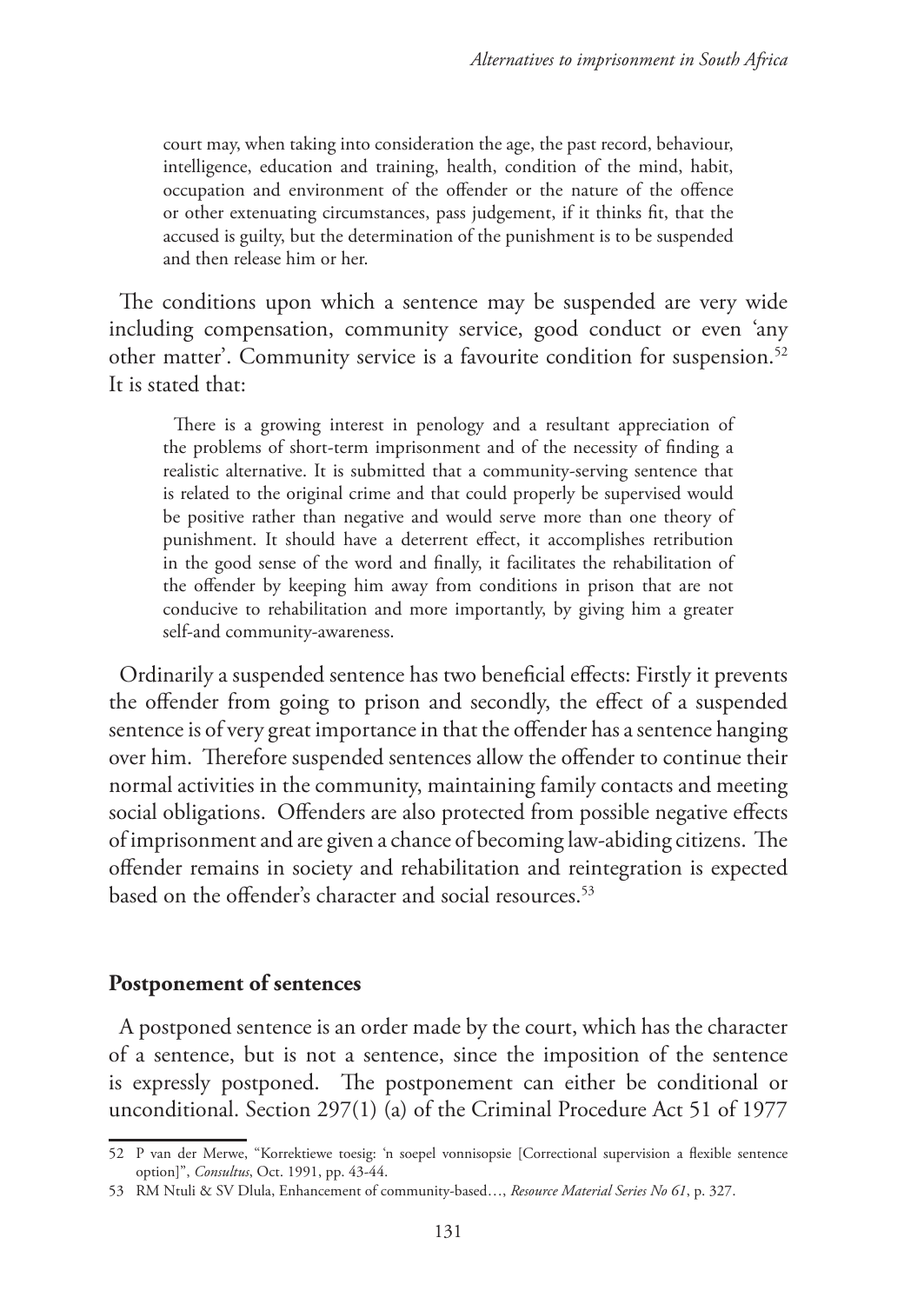makes provision for the postponement of sentences:<sup>54</sup>

Where a court convicts a person of any offence, other than an offence in respect of which any law prescribes a minimum punishment, the court may in its discretion postpone for a period not exceeding five years the passing of sentence and release the person concerned on one or more conditions…and order such person to appear before the court at the expiration of the relevant period, or unconditionally, and order such a person to appear before the court, if called upon before the expiration of the relevant period.

The possibility of postponing the passing of sentence presents a court with a device for holding a threat of punishment over an offender without actually having to implement it. If the postponement is unconditional there is no immediate sanction at all. If it is conditional the offender may be subject to conditions that amount in effect to some aspects of a sentence of community correction, while facing the possibility of an unspecified further punishment.55

Postponement of sentence would be particularly apt in the case of youthful offenders, first offenders and all cases where an immediately effective sentence would not serve the aims of punishment. Thus postponed sentences were designed to avoid imprisonment and to provide the offender with an alternative. The negative consequences stemming from imprisonment are avoided through the non-imposition of a custodial sentence.<sup>56</sup>

### **Compensation**

Section 300 of the Criminal Procedure Act 51 of 1977, makes provision for the payment of compensation to certain victims of crime at the request of the prosecutor. Claims for damage or loss are limited to damage or loss of property. For purposes of determining the amount of compensation; the court may refer to the evidence and the proceedings at the trial or hear further evidence. Compensation and restitution are key elements of the comprehensive new sentence of community corrections, which also allows victims to benefit from other orders such as community service by the offender and victim-offender mediation.<sup>57</sup>

<sup>54</sup> SS Terblanche, *The guide to sentencing*…, p. 457.

<sup>55</sup> South African Law Commission (SALC), Discussion paper 91 on sentencing, *A new sentencing framework*, 31 May 2000, p. 97.

<sup>56</sup> P van der Merwe, "Korrektiewe toesig…", *Consultus*, Oct. 1991, pp. 4-50B.

<sup>57</sup> P van der Merwe, "Korrektiewe toesig…", *Consultus*, Oct. 1991, pp. xxi, 91.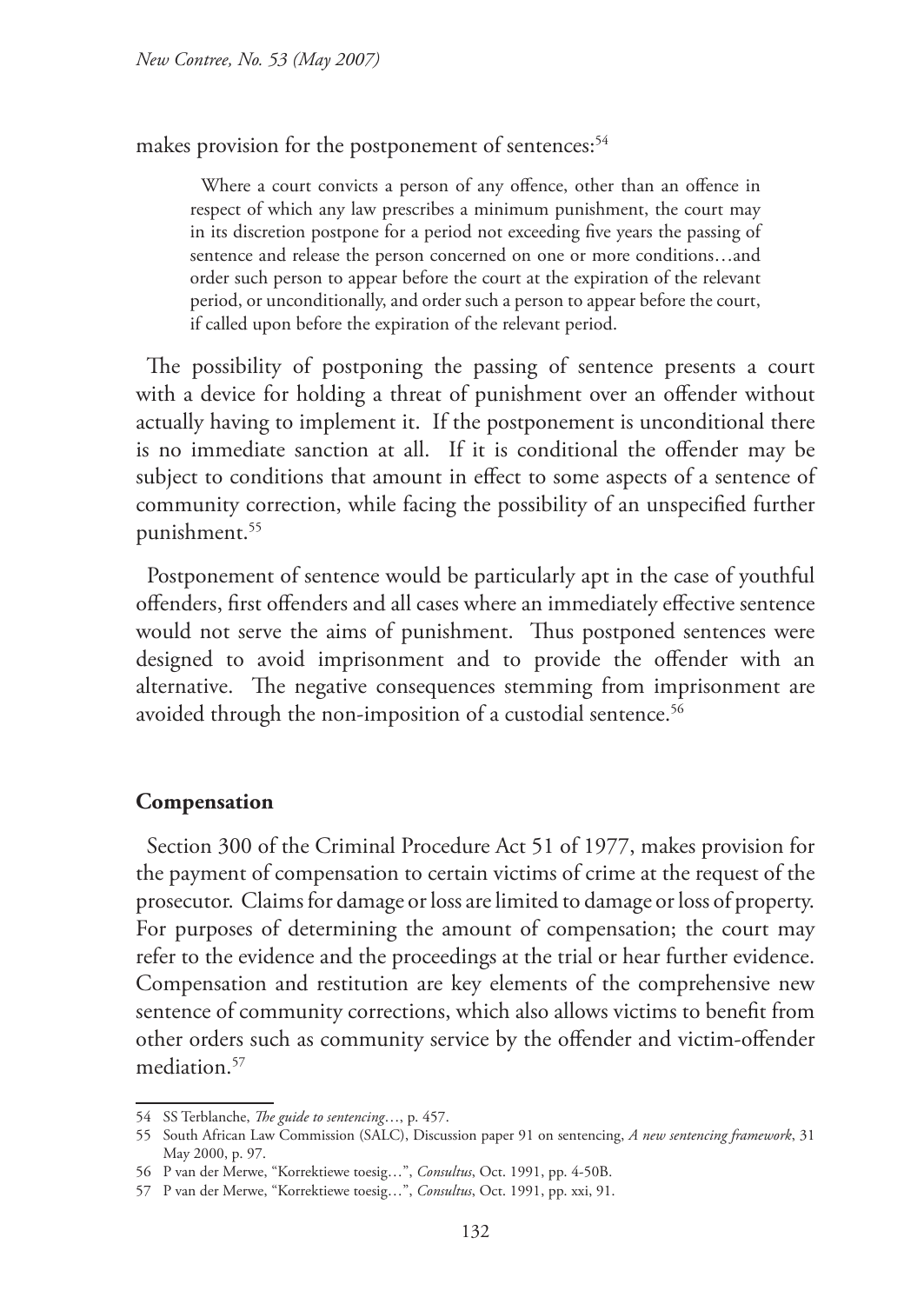In practice, evidence relevant to compensation is often led during the criminal proceedings. Section 300(2) of the Criminal Procedure Act 51 of 1977 empowers the court to have regard to this evidence. During the inquiry the accused should be given an opportunity to challenge this evidence. The court should also investigate whether the accused can pay the amount of compensation. If the accused has no assets that can be sold in execution or if he has no income, a compensatory order cannot be enforced.<sup>58</sup> The South African Law Commission states that:

The Act, however, does not make provision for compensation to victims for injuries sustained as a result of crime nor for the payment of compensation to the family if the victim was killed. In practice South African courts seldom pay any attention to losses suffered by victims of crime. Orders for compensation will furthermore not be considered unless the complainant requests the public prosecutor to apply to the court for an order and complaints seldom make use of the provisions because they are either not present or they don't know about the provisions of the Act.

Crime has tremendous financial impacts on victims and compensation should be considered as the normal process of sentencing. As a result the principle of compensation may have some disadvantages. Firstly, as in the case of a fine, the more affluent offender may receive favourable treatment from the court because he is able to pay compensation (especially if he pleads that he should not be sent to prison in order to allow him to continue to earn the money with which to compensate the victim). Secondly, such schemes do not help all victims of crime. Only those who are the victims of crimes for which the offender is caught and convicted and has the funds to pay compensation, are likely to be recompensed. Even when an offender is ordered to pay compensation, it is in instalments over a long period.

### **Diversion**

Diversion from the judiciary system can be defined as a method of relieving the judiciary of its load and at the same time of obviating the problem of recidivism among petty offenders.<sup>59</sup> Diversion programmes essentially try to prevent people who have offended from being imprisoned by providing alternatives to prosecution and convictions. The diversion of offenders from

<sup>58</sup> P van der Merwe, "Korrektiewe toesig …", *Consultus*, Oct. 1991, p. 93.

<sup>59</sup> CH Cilliers & J Neser, "Penology study guide for PNL 100C"*,* UKZN, p. 256.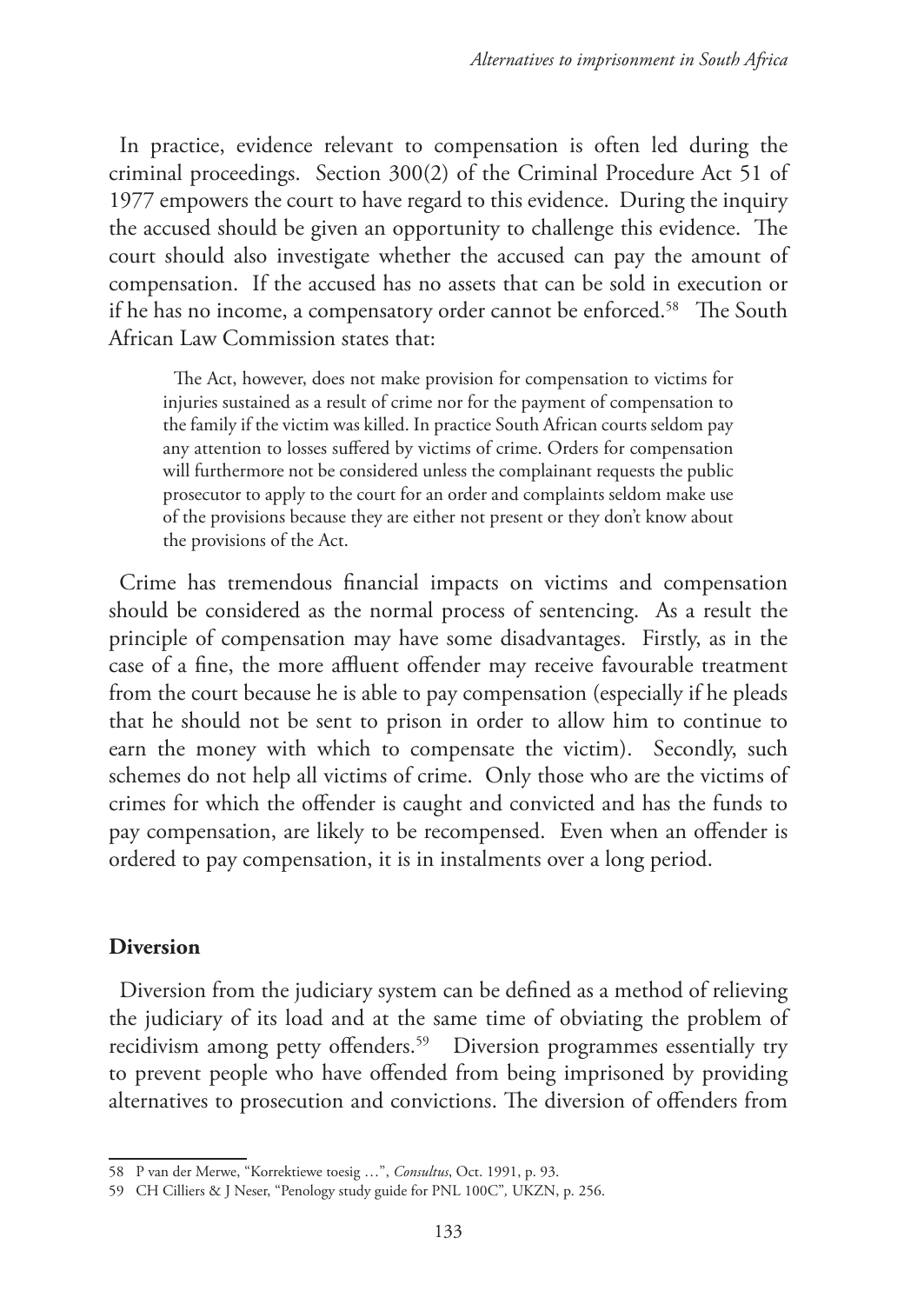the criminal justice system has a dual function:<sup>60</sup>

- It prevents further exposure to negative influences of the criminal justice process.
- It attempts to avoid further offending by providing a variety of options, for example, community work sentences, referring offenders to drug and alcohol treatment programs, etc.

For a large number of offenders, corrections do not correct due to the fact that conditions under which numerous offenders are handled, especially in institutions, are frequently a positive detriment to rehabilitation. Diversion is used most frequently in juvenile justice systems, where historically offenders have been handled with less formality than is characteristic of adult criminal court systems.61 Proponents of diversion believe that criminal behaviour is more general than official statistics illustrate. In the analysis of official crime statistics, it is revealed that a considerable percentage of less serious offences entail no serious social consequences for society. Furthermore, majority of the serious offenders has become acquainted with the legal system as a result of less serious offences.<sup>62</sup> Diversion from criminal procedure:

- does not imply that the authorities and community regard or condone certain crimes as less shocking;
- rests on the assumption that meaningful rehabilitation of the petty offender has more chance of success outside prison;
- is oriented to the prevention of overloading the legal system;
- is applicable to the less dangerous and petty offender who is a worry rather than a threat to the community and the cases that do not have to pass through the penal system in order to protect the community and
- implies that after diversion the offender will always be under the authority of the legal system until the conditions under which diversion was effected have been properly adhered with.

Contact with the criminal justice system should be avoided as far as possible by the diversion of juveniles, first offenders and less serious offenders from the legal process.

<sup>60</sup> L Muntingh, *The effectiveness of diversion programmes - a longitudinal evaluation of cases* (Cape Town, NICRO, 2001), p. 5.

<sup>61</sup> ST Reid, *Crime and criminology* (McGraw Hill, Education Group Inc, 1997), p. 585.

<sup>62</sup> CH Cilliers & J Neser, "Penology study guide for PNL 100C*"* , UKZN, p. 256.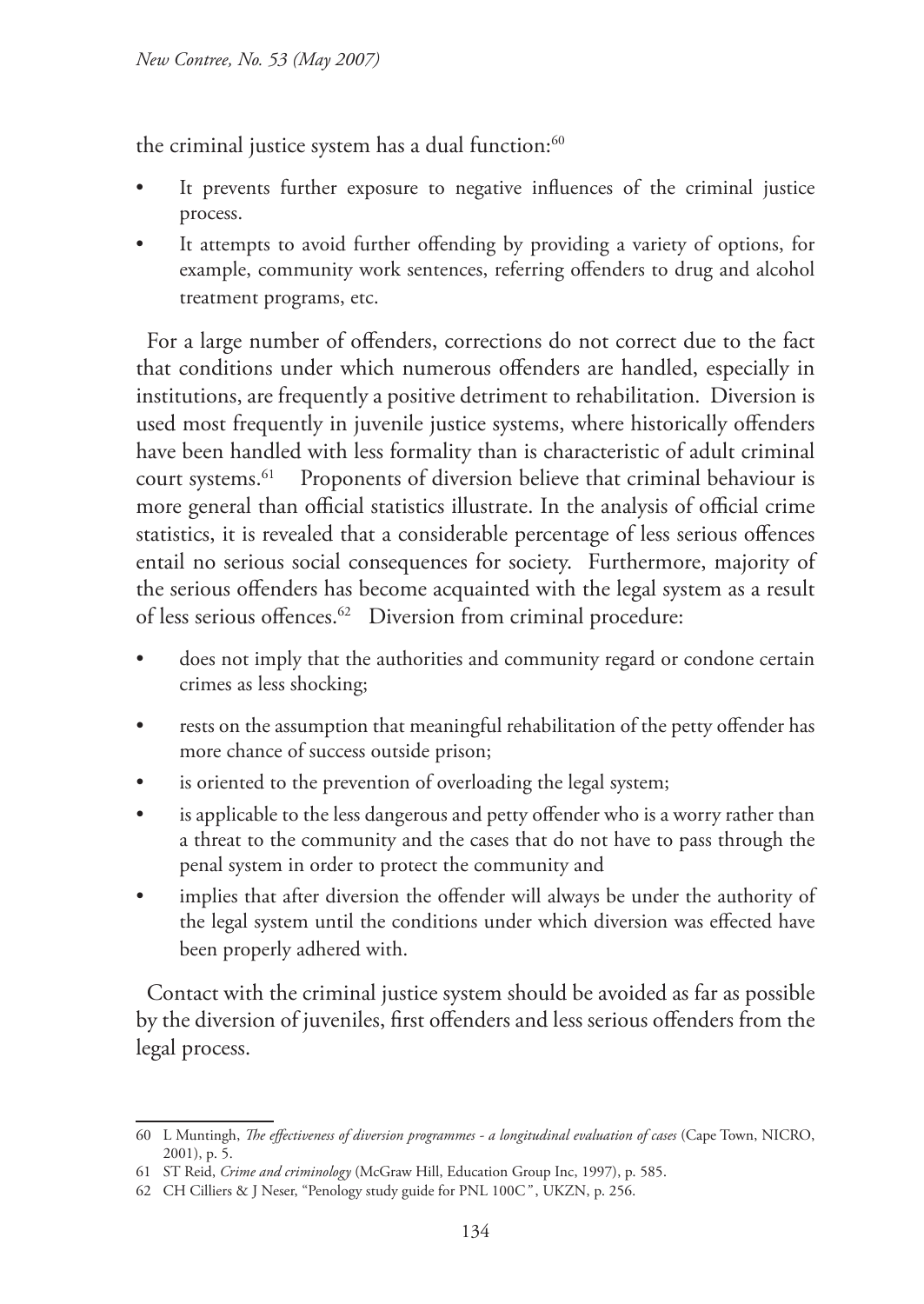### **Conclusion**

Community-based alternatives to incarceration were developed in an effort to deal more effectively with the offender's problems where they originated, to avoid breaking social ties, and to prevent exposure to the negative effects of custodial confinement. As prison overcrowding provided additional incentives to retain offenders under community supervision, much of what had previously been called 'community-based alternatives' became known as intermediate sanctions, reflecting more punitive attitudes and concerns that such programs assure the safety and protection of society.<sup>63</sup>

Community corrections are an internationally recognised concept or method, meant for dealing with those offenders who could possibly be dealt with more effectively in the community than in prison. Therefore, the prison will always be there for those offenders who are considered a danger to the safety of the community and who, during the period of incarceration, continuously show no prospects of the possibility for dealing with them effectively in the community without endangering the safety of the community.64 Correctional supervision does ensure that a significant number of offenders can be dealt with in a more balanced manner. This approach goes a long way to satisfy the need to limit the growth in the prison population and to provide a more affordable system, which will be to the benefit of everybody in South Africa.<sup>65</sup> To what extent community-based alternatives will be 'sold' to the public and maintained in the face of pressure for stiffer sentences will largely determine the shape of future public policy. In this regard, such programs cannot afford to be viewed as 'freedom without responsibility' or 'sanctions without accountability.' Rather, they must be seen as involving real penalties that are as stringent as incarceration would have been.

The effects of overcrowding not only reduce the availability and quality of inmate programs and services, but also pose serious health and safety risks. Responses to the crowding issue have ranged from expansion and new construction to 'front-end' alternatives designed to keep people out of prison, and 'back-end' approaches to release more of those already confined. Despite such efforts, the prison population continues to escalate.<sup>66</sup> One of

<sup>63</sup> JB Stinchcomb, & VB Fox, *Introduction to corrections* , p. 165.

<sup>64</sup> Ndebele, B. May 1996. p. 23. *Purpose and functions of community corrections* (Part 1) Nexus.

<sup>65</sup> R Robilliard, *Correctional supervision: An alternative sentencing option in South Africa*, (SS130421.RR.IN, n.d.) p. 7.

<sup>66</sup> JB Stinchcomb, & VB Fox, *Introduction to corrections,* pp. 130, 251.